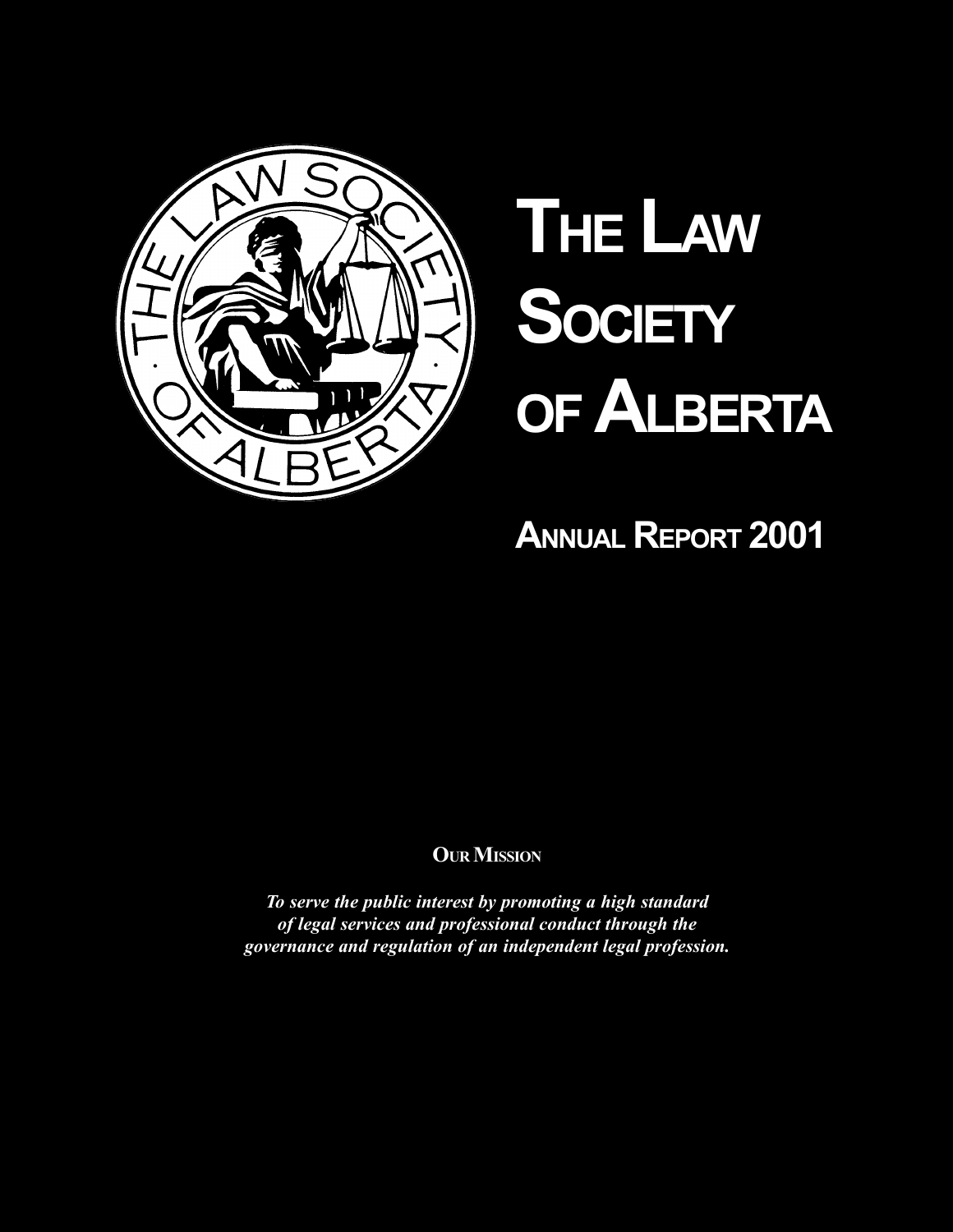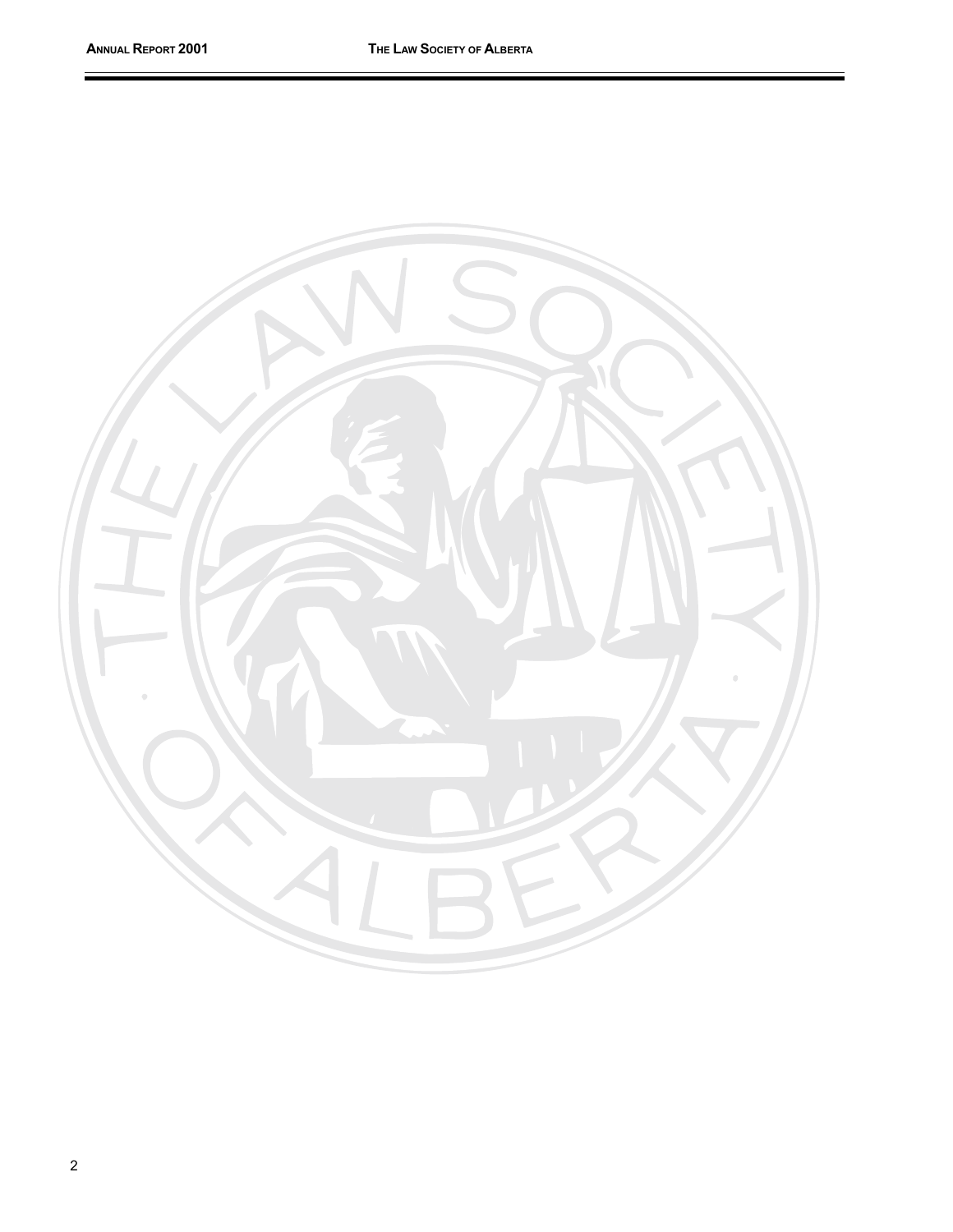### **THE LAW SOCIETY OF ALBERTA**



**#600, 919 - 11th Avenue S.W. Calgary, Alberta T2R 1P3 Telephone (403) 229-4700 Toll free 1-800-661-9003 FAX (403) 228-1728 www.lawsocietyalberta.com**

### **THE BENCHERS**

 **Eric F. Macklin, QC President**

 **Kenneth G. Nielsen, QC President-Elect**

**Larry G. Anderson, QC John D. Bascom, QC Everett L. Bunnell, QC Mona T. Duckett, QC Anthony L. Friend, QC Charles D. Gardner, QC Cheryl C. Gottselig, QC Alain Hepner, QC Bryan E. Mahoney, QC Jean McBean, QC Douglas A. McGillivray, QC James S. Peacock, QC Norman F. WM. Picard, QC Simon Renouf, QC Rhonda K. Ruston, QC W. Paul Sharek, QC** Morris Taylor, lay bencher Juliana E. Topolniski, QC **Wilfred Willier, lay bencher**

**Hugh D. Sommerville, QC Yvonne A. Stanford, lay bencher**

### **OFFICERS**

**Peter L. Freeman, QC - Executive Director (until July 2001) Don Thompson, Executive Director (after July 2001) James D. McLeod - Deputy Secretary Steven Dyer, MBA, CFE - Chief Financial Officer Sarah J. Brickett - Director of Insurance Lindsay MacDonald, QC - Counsel Barry Vogel, QC - Practice Advisor**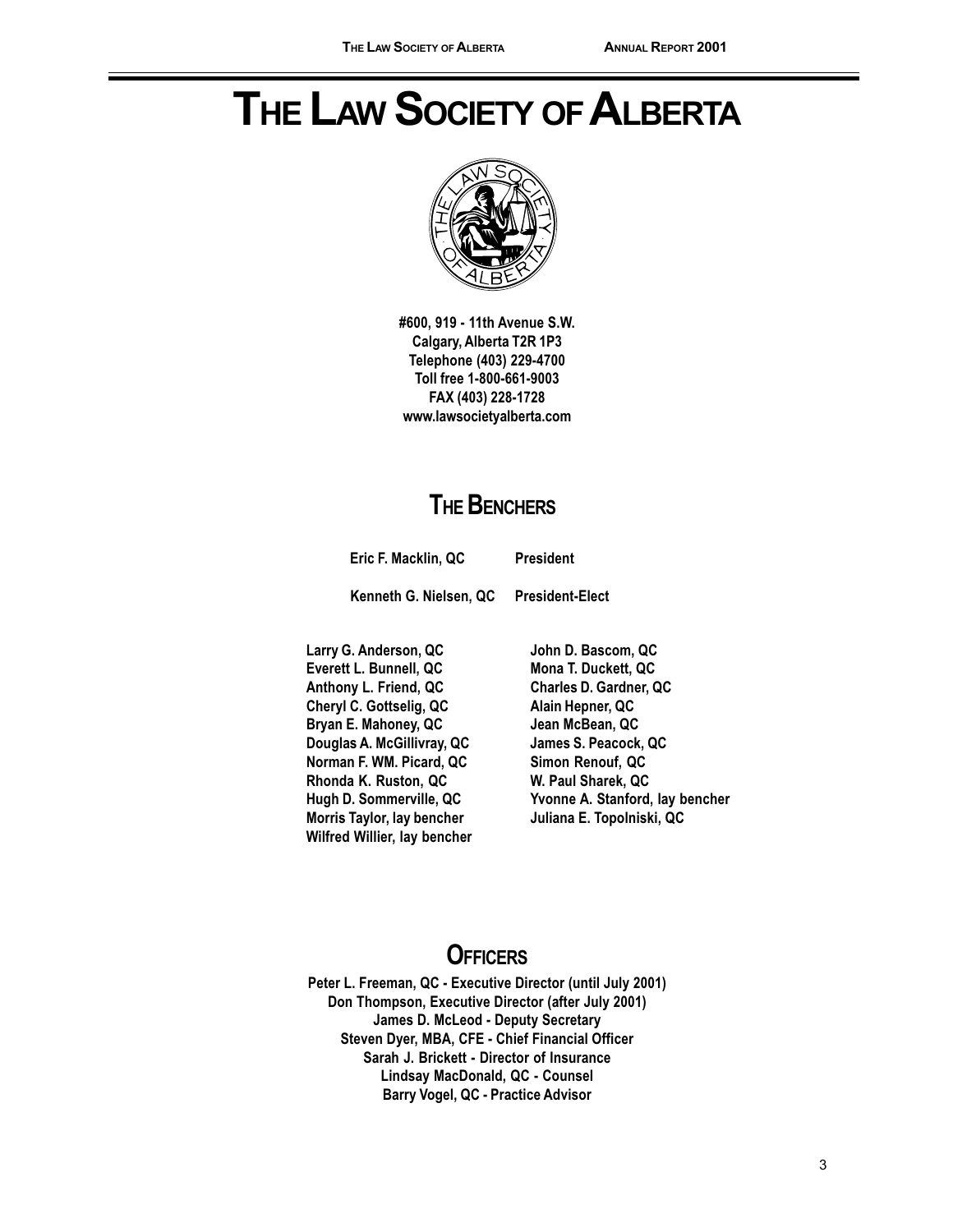# **CONTENTS**

| COMMUNICATIONS COMMITTEE |             |
|--------------------------|-------------|
|                          |             |
|                          |             |
|                          |             |
|                          |             |
|                          |             |
|                          |             |
|                          |             |
| INSURANCE COMMITTEE      |             |
| JOINT LIBRARY COMMITTEE  | $\ldots$ 21 |
|                          |             |
|                          |             |
|                          | 23          |
|                          |             |
|                          |             |
|                          |             |
|                          |             |
|                          |             |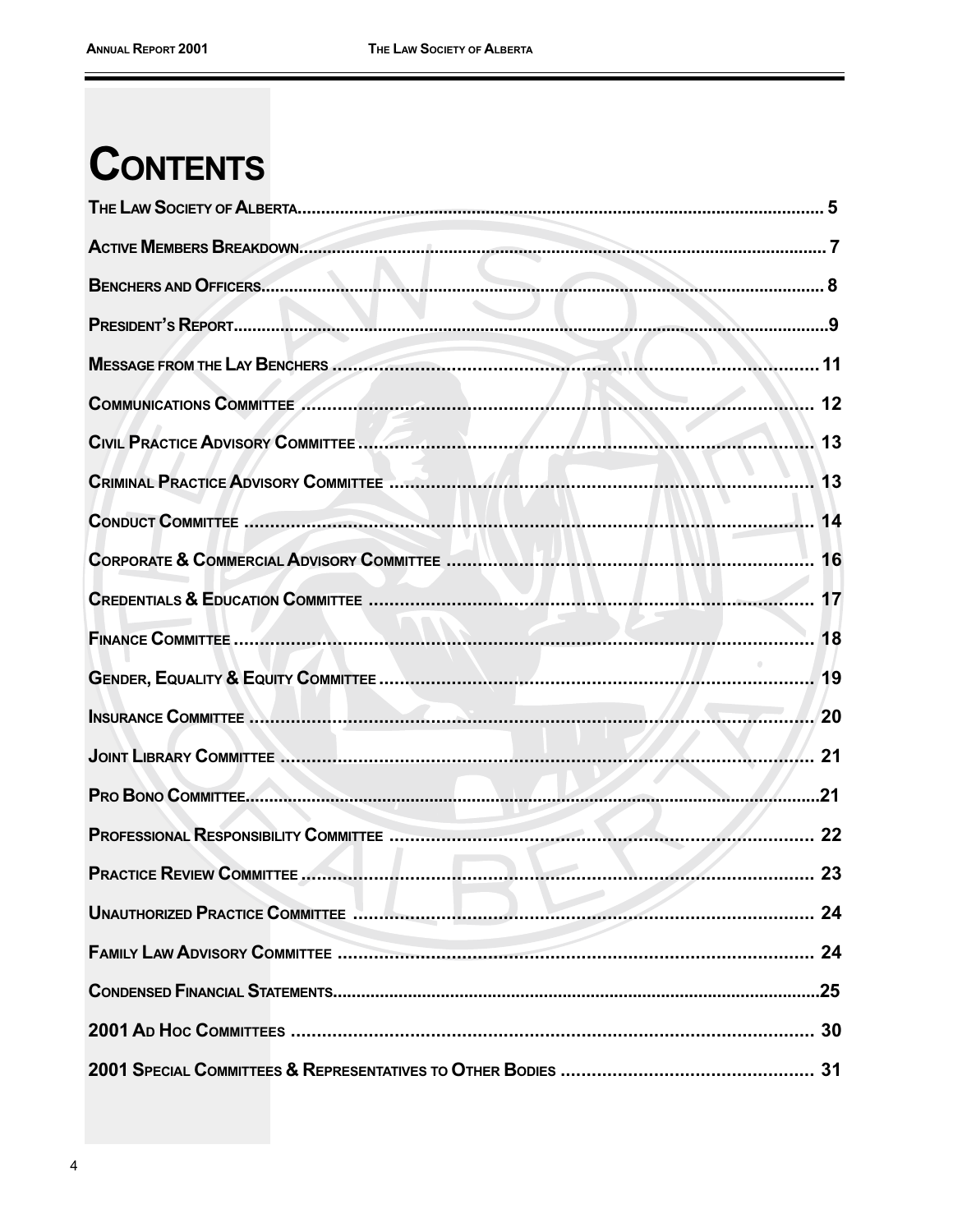# **THE LAW SOCIETY OF ALBERTA**

The Mission of the Law Society of Alberta is "To serve the public interest by promoting a high standard of legal services and professional conduct through the governance and regulation of an independent legal profession."

A self-governing society, the Society derives its authority from the *Legal Profession Act* of Alberta. The legislature has respected the fundamental democratic tradition that the legal profession should be independent of government and should regulate itself.

#### **Self Regulation and Benchers**

Every two years Alberta lawyers elect 20 of their members to serve as benchers. The benchers act as a board of directors who meet regularly and serve without remuneration, except the president who is chosen by the benchers and receives an honourarium. Although elected by the profession at large, each three provincial districts (north, central and south) outside of Calgary and Edmonton is entitled to one resident bencher regardless of overall vote.

The Society also has three nonlawyer lay benchers (public representatives) who are appointed by the Attorney General. As fully participating benchers, the lay benchers serve on committees and discipline panels. They enrich the discussion on many public interest issues and open the workings of the profession to public scrutiny.

#### **Professional Standards**

The Alberta legal profession has a comprehensive code of ethical standards to which all lawyers must adhere. These standards are contained in the *Legal Profession Act, The Rules* and *The Code of Professional Conduct*, court decisions, and Conduct Committee and hearing

committee decisions. In case of doubt, lawyers also refer to authoritative text books and journals, and seek guidance in the form of a written opinion from the Professional Responsibility Committee.

The education requirements for lawyers include a three year law school program, one year as an articling student (learning by working with a senior lawyer), and the completion of the bar admission course. The bar admission course, directed by the Society through the Legal Education Society of Alberta, focuses on core practice areas, lawyering skills, and professional attitudes. A comprehensive set of practice area examinations and skill assessments ensure that only those lawyers with a clearly demonstrated level of competence are admitted to the profession.

#### **Lawyers' Fees**

The Society is not involved in the regulation of lawyers' fees. Clients may apply to the court for an independent fee review (taxation) of their legal fees. As an alternative to the taxation process, voluntary fee mediation is available through the Society. Lawyers who charge an unreasonably high fee may be disciplined by the Society. For persons without the ability to pay a lawyer, Legal Aid is available. Founded in 1970 by the Society and the provincial government, Legal Aid offers assistance to the disadvantaged..

#### **Penalties for misconduct**

A lawyer who is guilty of professional misconduct may be reprimanded, fined up to \$10,000, suspended from practice or disbarred. Conditions of practice may also be imposed on a lawyer. While some cases of questionable conduct are dealt with through the discipline

process, efforts are made to resolve others through reviews, mentors, education upgrading or counselling.

#### **Public Protection**

In 1969, the Society instituted the first mandatory insurance program in Canada. Every lawyer practising in Alberta must purchase liability insurance, with a \$1,000,000 limit of liability per occurrence. Many lawyers purchase additional insurance. The additional amount depends on the size of the firm and type of law practised. The combination of compulsory and optional insurance protects the public and spreads the cost of insurance equitably across the profession. Since 1984, the Insurance Committee has mounted an aggressive loss prevention program, publishing comprehensive practice checklists and manuals, and sponsoring free seminars on law office management and loss prevention techniques.

In addition to insurance for lawyers' liability, the public is protected for losses suffered through a lawyer's misappropriation of trust funds. The Assurance Fund, established in 1939, was the first of its kind in Canada. Every active lawyer in the province contributes to this fund.

To ensure the public continues to receive the highest quality of legal services, the Society is vigilant in protecting the public against unqualified persons illegally practising law.

#### **Services**

The Society offers a variety of services to both lawyers and the general public. In addition to those programs outlined elsewhere in this report, the Society offers the following:

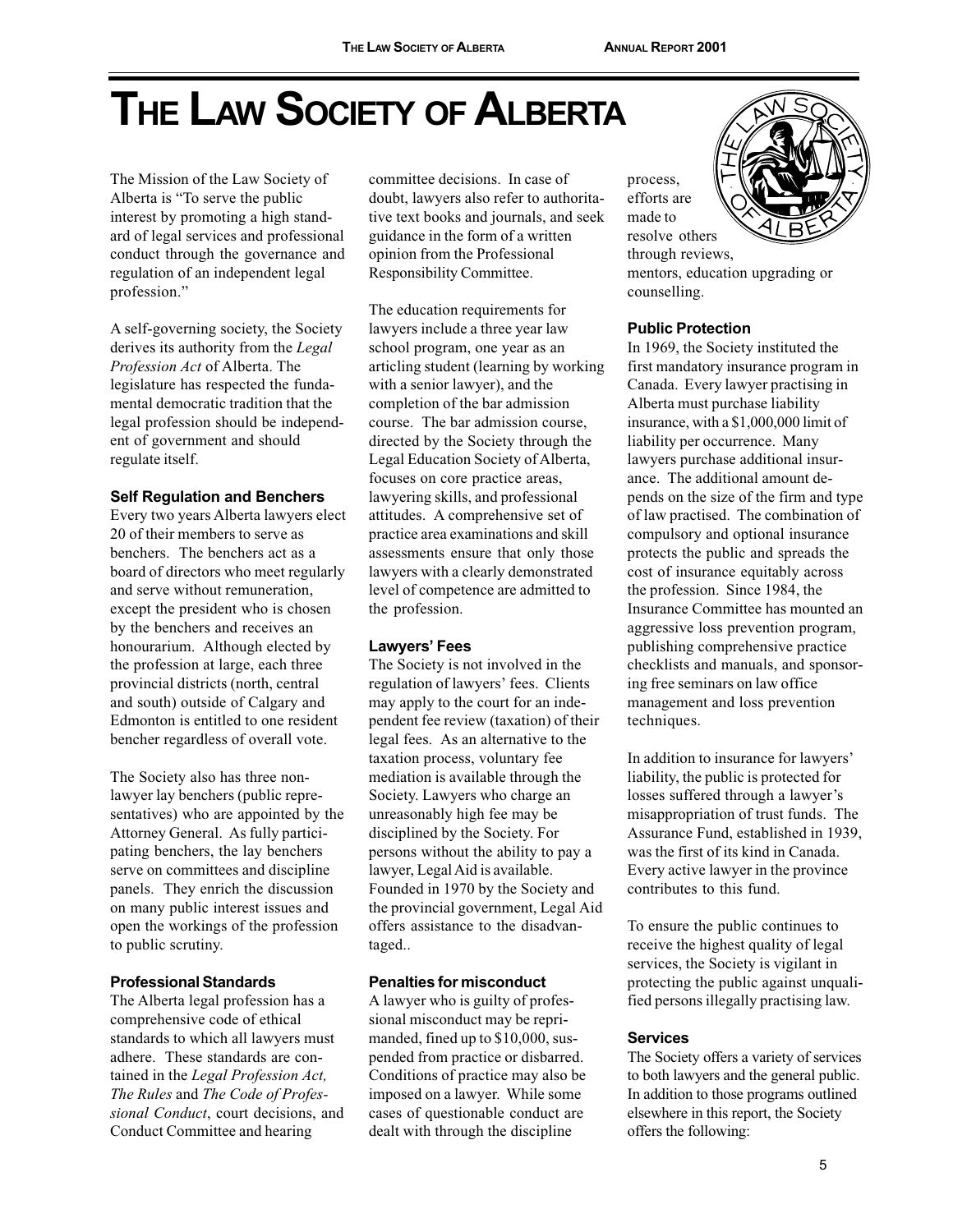#### **Office of the Practice Advisor**

Confidential free advice for lawyers is available from Practice Advisor Barry Vogel, QC and Practice Management Advisor Paul McLaughlin. Mr. Vogel is available to discuss legal, ethical, and practice concerns and personal matters such as stress and addiction. He will also mediate and arbitrate interlawyer disputes. Mr. McLaughlin provides assistance in practice management, automation and office administration, with a focus on the needs of sole practitioners and members practising in smaller settings. Both will travel anywhere in Alberta for meetings with members. The Office of the Practice Advisor also offers a Mentor Program in family law, criminal law, civil litigation, wills and estates, and real property.

#### **Lawyer Referral Service**

The Society operates a Lawyer Referral Service to help people find a lawyer to provide the legal services they require. An information service, Lawyer Referral is not connected with Legal Aid, nor does it provide any financially subsidized legal services. To use the Lawyer Referral Service, phone toll free from anywhere in Alberta by dialling 1-800- 661-1095 or 228-1722 in Calgary and a lawyer referral operator will answer. After being advised of the nature of the problem or the areas of law of concern, the operator will provide the caller with the names and telephone numbers of three lawyers practising in the applicable field of law. The caller can then make an appointment with one, two or all three of those lawyers, advising that they were referred by Lawyer Referral. There is no charge for the first half hour interview, after which the caller can decide whether or not to engage the lawyer at the full fee rate, and the lawyer can decide whether to accept the engagement.

#### **Publications**

The Law Society of Alberta publishes *The Benchers' Advisory* five times annually, and contributes to the publication of the joint Canadian Bar Association *-* Law Society of Alberta *Newsletter*. All publications are available on the Society's website, www.lawsocietyalberta.com or by calling our Central Records Department at (403) 229-4737 or 1-800-661- 9003.

#### *Pamphlets available from the Law Society of Alberta include:*

\*Buying Your Home: Facts to Know Before you Sign

\*Civil Actions: The Process if You Sue or if You Are being Sued

\*The Criminal Justice System: Your Rights When Arrested or Charged

Have You Planned Your Estate?

Lawyers of Alberta: Serving the Public Interest

Public Relations Suggestions for the Practising Lawyer

\*Reviewing the Conduct of Lawyers

\*Understanding Your Lawyer's Fee

When You Divorce or Separate

Lawyers & Legal Agents/Paralegals/ Legal Assistants

Fee Mediation

Lawyers & Clients

A Career as a Lawyer

*\* available in French.*

### **RECOGNIZING EXCELLENCE**

#### **Distinguished Service Awards**

Each year the Canadian Bar Association - Alberta Branch and the Law Society of Alberta present special awards in recognition of outstanding contributions made by Alberta lawyers to the community, the legal profession and legal scholarship. On January 26, 2002, distinguished service awards were presented to six Alberta lawyers in recognition of their outstanding distinguished service. **Jack N. Angrios, QC** (Edmonton) and **T. Catherine Christopher** (Calgary) received awards for service to the community; **Stephen Hart Wood, QC** (Calgary), **James D. Ross** (Edmonton) and **Duncan A. Stewart, QC** (Edmonton) received an award for service to the profession, and **Professor Frederik A. Laux, QC** (Edmonton) received the award for legal scholarship.

#### **2001 Viscount Bennett Awards**

Alberta graduate students **Shaun C. Fluker, Barbara von Tigerstrom** and **Colin C. J. Feasby** were the recipients of the 2001 Viscount Bennett Scholarships, valued at \$15,000. The scholarships are funded from a trust fund established with a gift from the right Honourable Viscount Bennett, P.C., K.C. The annual awards for post graduate studies in law are presented to individuals with high scholastic abilities who are dedicated to their community and profession, and wish to further their legal education.

*Shaun C. Fluker*, LLB graduated from the University of Victoria in 1995 and became an associate lawyer at Parlee Mclaws from 1995-1997 and McManus Thomson Deom from 1997-1999. In May 1999 he became a partner at Fluker Janke, where he still practises. In September 2001 Shaun began the LLM program at the University of Calgary.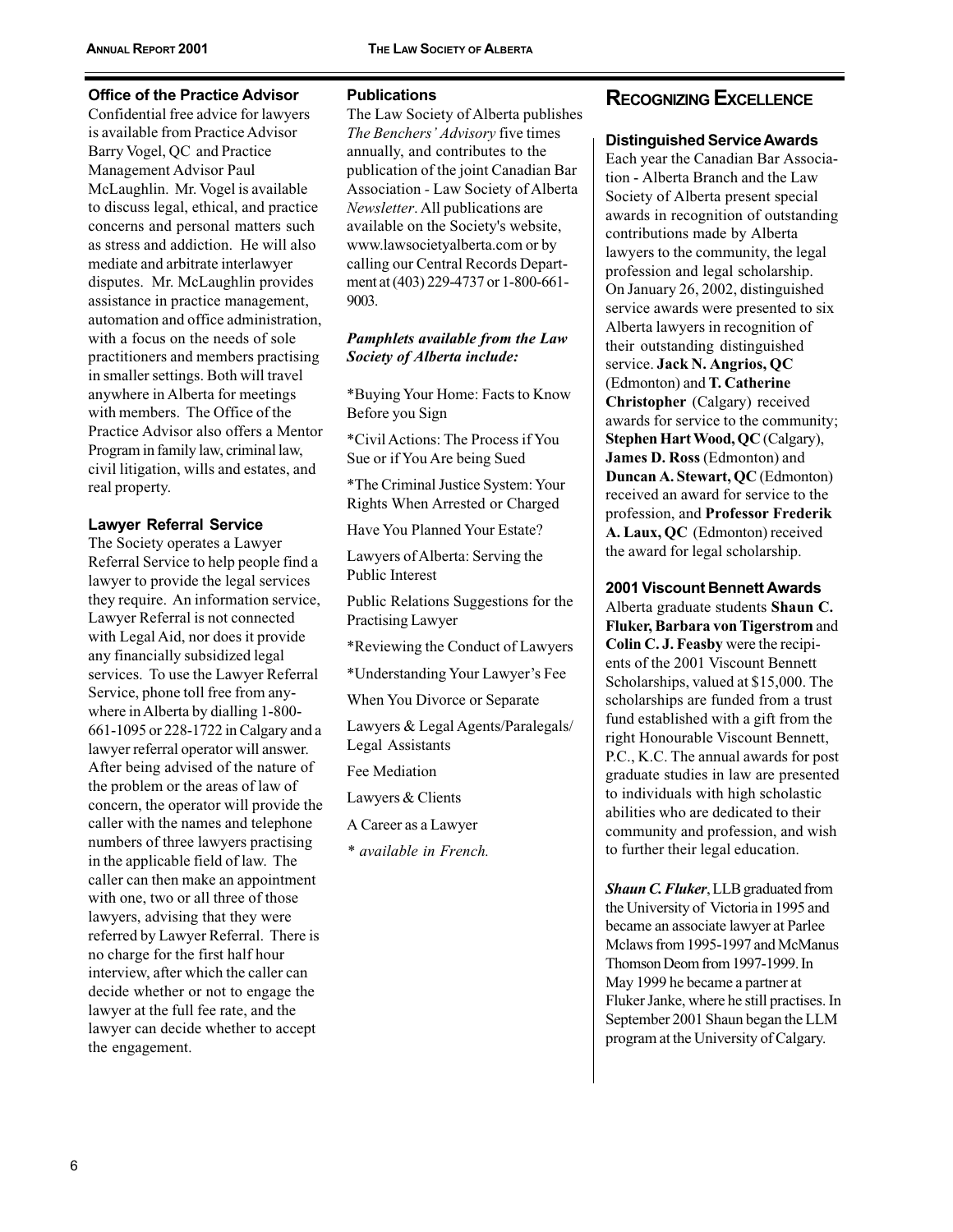| <b>Barbara von Tigerstrom, LLB</b>                                        | <b>ACTIVE MEMBERS BREAKDOWN</b>          |                       |                |                |                |
|---------------------------------------------------------------------------|------------------------------------------|-----------------------|----------------|----------------|----------------|
| graduated from the University of                                          | <b>With firms</b>                        |                       |                | <b>Male</b>    | <b>Female</b>  |
| Toronto in 1997 and articled at Cook                                      |                                          | Calgary               | 2111           | 1582           | 529            |
| Duke Cox/Miller Thomson (Edmon-<br>ton). She was the project coordinator  |                                          | Edmonton              | 1410           | 1041           | 369            |
| at the Health Law Institute, Faculty of                                   |                                          | Lethbridge            | 94             | 76             | 18             |
| Law, University of Alberta from 1999-                                     |                                          | <b>Red Deer</b>       | 83             | 66             | 17             |
| 2000 and is currently in the Ph.D.<br>program at the University of Cam-   |                                          | <b>Medicine Hat</b>   | 40             | 35             | 5              |
| bridge completing a three year                                            |                                          | <b>Grande Prairie</b> | 28             | 24             | 4              |
| research degree.                                                          |                                          | Other                 | 285            | 223            | 62             |
|                                                                           |                                          | Total                 | 4051           | 3047           | 1004           |
| Colin C. J. Feasby, LLB graduated<br>from the University of Alberta and   |                                          |                       |                |                |                |
| was an associate with Osler, Hoskin                                       | <b>Sole Practitioners</b>                | Calgary               | 481            | 324            | 157            |
| & Harcourt (Calgary) from 1999-2000.                                      |                                          | Edmonton              | 325            | 250            | 75             |
| She intends on attending Columbia<br>University to attain a Ph.D.         |                                          | Lethbridge            | 15             | 13             | $\overline{2}$ |
|                                                                           |                                          | <b>Red Deer</b>       | 20             | 17             | 3              |
| W. Bernie Kelly, QC                                                       |                                          | <b>Medicine Hat</b>   | 14             | 13             | 1              |
| <b>Memorial Prize</b>                                                     |                                          | <b>Grande Prairie</b> | 5              | 4              | 1              |
| Krista Lynn Hughes of the University<br>of Calgary received the W. Bernie |                                          | Other                 | 155            | 120            | 35             |
| Kelly, QC Memorial Prize. The prize is                                    |                                          | Total                 | 1017           | 741            | 274            |
| awarded annually to law students in                                       |                                          |                       |                |                |                |
| honour of the Society's former                                            | <b>Corporate &amp; Companies Calgary</b> |                       | 545            | 332            | 213            |
| secretary, W. Bernie Kelly, QC.                                           |                                          | Edmonton              | 124            | 78             | 46             |
|                                                                           |                                          | Lethbridge            | 4              | 2              | $\overline{2}$ |
|                                                                           |                                          | <b>Red Deer</b>       | 6              | $\overline{4}$ | $\overline{2}$ |
|                                                                           |                                          | <b>Medicine Hat</b>   | 1              | $\mathbf{1}$   | $\mathbf 0$    |
|                                                                           |                                          | <b>Grande Prairie</b> | 1              | 0              | $\mathbf{1}$   |
|                                                                           |                                          | Other                 | 28             | 18             | 10             |
|                                                                           |                                          | Total                 | 709            | $-433$         | $-274$         |
|                                                                           |                                          |                       |                |                |                |
|                                                                           | Government                               | Calgary               | 187            | 83             | 104            |
|                                                                           |                                          | Edmonton              | 442            | 221            | 221            |
|                                                                           |                                          | Lethbridge            | 13             | 10             | 3              |
|                                                                           |                                          | <b>Red Deer</b>       | 8              | 8              | $\mathbf 0$    |
|                                                                           |                                          | Medicine Hat          | 8              | 6              | $\overline{c}$ |
|                                                                           |                                          | <b>Grande Prairie</b> | 4              | 3              | 1              |
|                                                                           |                                          | Other                 | 33             | 25             | 8              |
|                                                                           |                                          | Total                 | 695            | 356            | 339            |
|                                                                           |                                          |                       |                |                |                |
|                                                                           | With a sole practitioner Calgary         |                       | $\overline{2}$ | $\mathbf{1}$   | 1              |
|                                                                           |                                          | Edmonton              | 5              | $\overline{2}$ | 3              |
|                                                                           |                                          | Other                 | 4              | $\overline{2}$ | $\overline{2}$ |
|                                                                           |                                          | Total                 | <u>11</u>      | $\overline{5}$ | 6              |
|                                                                           | Outside of Alberta                       | Total                 | 377            | $-291$         | 86             |
|                                                                           | Active members                           | Total                 | 7001           | 4984           | 2017           |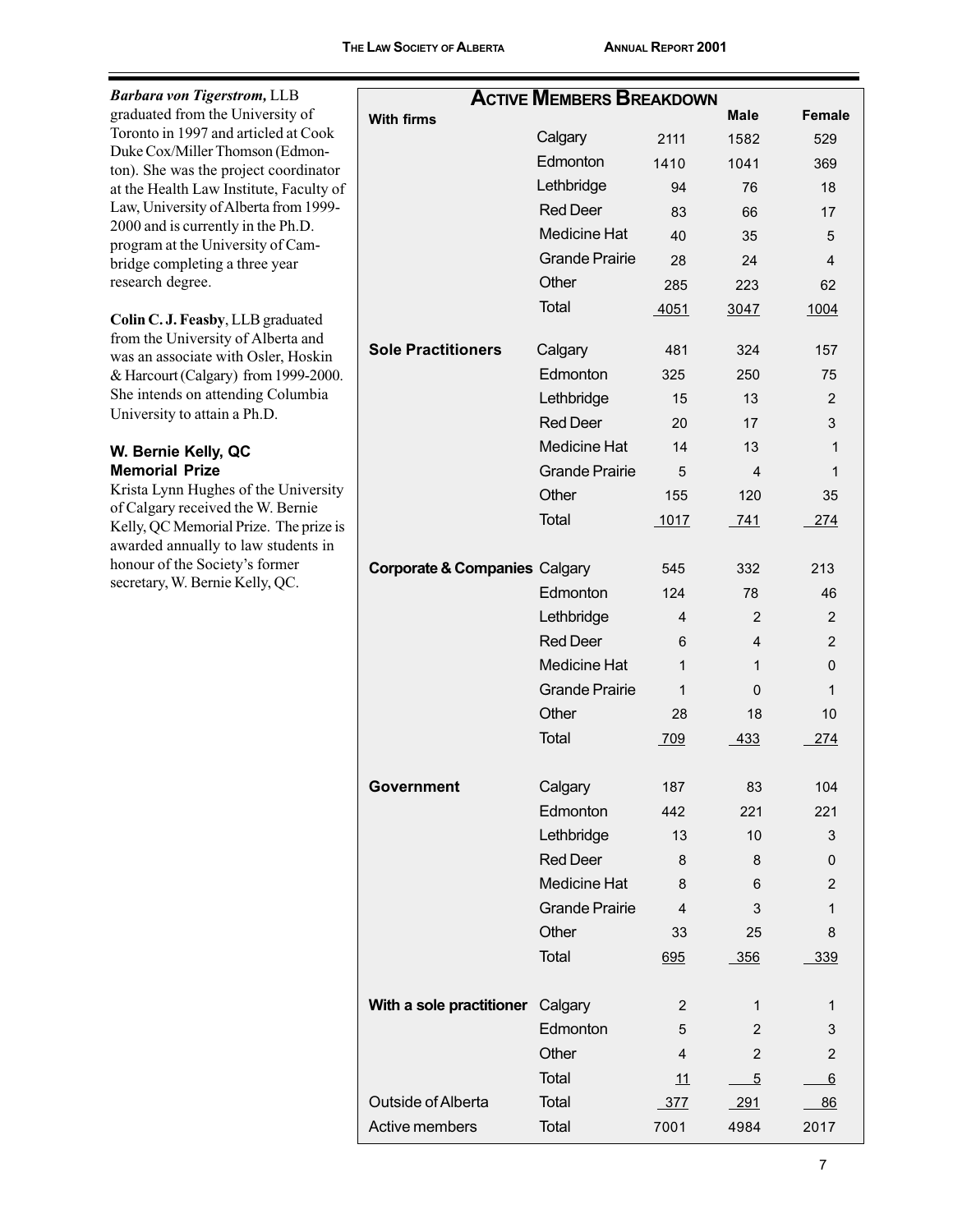# **BENCHERS AND OFFICERS OF THE LAW SOCIETY OF ALBERTA, 2001**



*Back Row*: Everett Bunnell, Anthony Friend, Norman Picard, John Bascom, Jim Peacock, Bryan Mahoney, Paul McLaughlin, Charles Gardner, Morris Taylor, Lewis Klar, Mike Wylie, Peter Lown, Rhonda Ruston, Alain Hepner

*Middle Row*: Juliana Topolniski, Doug McGillivray, Mona Duckett, Yvonne Stanford, Hugh Sommerville

*Front Row*: Allison MacKenzie, Jean McBean, Cheryl Gottselig, Simon Renouf, Eric Macklin, Peter Freeman, Ken Nielsen, Don Thompson, Barbara Cooper, Wilfred Willier, Larry Anderson

*Missing*: W. Paul Sharek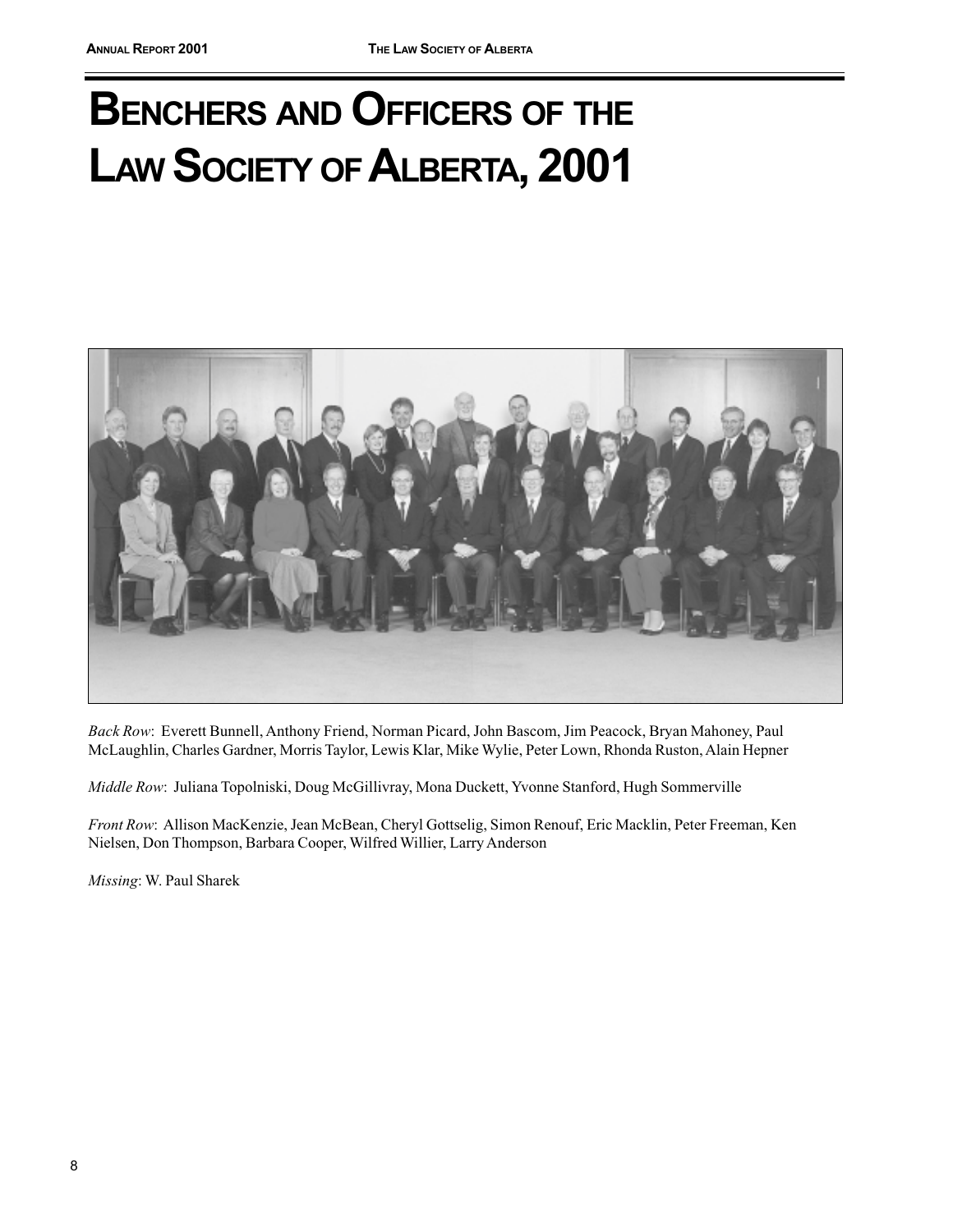### **PRESIDENT'S REPORT**

*by Eric Macklin, QC, President*

The year 2001/2002 was extremely busy for the Society. We faced many challenges and achieved many successes.

#### **Restructuring the Executive Committee**

To further ensure the transparency of our processes and to increase its efficiency and general effectiveness, the Benchers decided to restructure the Executive Committee by reducing its size and including the President, President-Elect, chairs of Finance, Conduct and Credentials and Education committees, and one lay bencher.

The new structure for the Executive Committee was implemented at the February 2002 convocation.

#### **Lay Benchers**

The Society has been extremely wellserved by its lay benchers. In order to ensure that our processes are transparent and that the public is both aware of our mandate of protecting the public and satisfied that we are fulfilling our mandate, we have made our best efforts to include at least one lay bencher on all panels hearing disciplinary matters and Assurance Fund claims. As the workload already carried by our three lay benchers is substantial, the Benchers requested the appointment of a fourth lay bencher. Accordingly, and at our request, the *Legal Profession Act* was amended to allow for the appointment of a fourth lay Bencher. The appointment is expected in early 2002.

#### **Bursary for Indigenous Students in Law**

In honour of Peter Freeman, QC and his many contributions to the legal profession in Alberta and his lifelong dedication to legal education, the Law Society of Alberta established the Peter Freeman, QC Bursary for

Indigenous Students in Law. The bursary is an endowment that will fund an annual award to an indigenous student based on academic standing and financial need. The bursary will be awarded for students at the University of Alberta and the University of Calgary, which have confirmed they will match whatever funds are contributed to their respective institution. The Law Foundation will also provide additional matching funds.

#### **Mobility in Western Canada**

The four law societies in Western Canada reached a new protocol agreement on mobility. The new protocol allows for lawyers in any one province in Western Canada to practise for up to six months in any twelve month period in any of the other three provinces. The necessary rules to implement the '6 in 12' system were passed by all four western law societies in June 2001 and the protocol is now in place.

#### **Mobility Across Canada**

As a result of the initiative from the four western law societies in developing a '6 in 12' system, the Federation of Law Societies of Canada established a Mobility Task Force whose mandate is to recommend the necessary steps for the law societies and the Federation to achieve full mobility throughout Canada. The western law societies are represented on the task force by Don Thompson and I. While there is still considerable work to be done in finalizing a framework for mobility across Canada, there has been general consensus that there should be permanent mobility, in which a lawyer can move from one common law jurisdiction to another without having to take transfer examinations. We anticipate that the mobility



protocol will include Quebec, although its civil law traditions and different regulatory environment will likely result in somewhat different arrangements.

#### **Money Laundering Legislation**

On November 8, 2001, the first set of regulations under the new *Proceeds of Crime (Money Laundering) Act* were proclaimed in force. Onerous new reporting requirements were imposed on lawyers when conducting activities for clients such as the receipt or payment of funds (other than those paid in respect of professional services), the purchase or sale of securities, real properties or business assets or entities and the transfer of any funds or securities by any means. While the Act protects communications subject to solicitor/ client privilege, there is no protection with respect to the confidentiality of solicitor/client communications.

With the support of the Society, the Federation of Law Societies of Canada has challenged the legislation and has sought and obtained interlocutory orders in British Columbia, Nova Scotia and Ontario, exempting lawyers from the money laundering reporting requirements. A variation on the order was issued in Alberta where lawyers are exempted from reporting to the federal government but must forward their reports in sealed envelopes to the Society for storage. Documents are not to be forwarded to the federal agency (FINTRAC) and are not subject to a search warrant unless ordered by the court.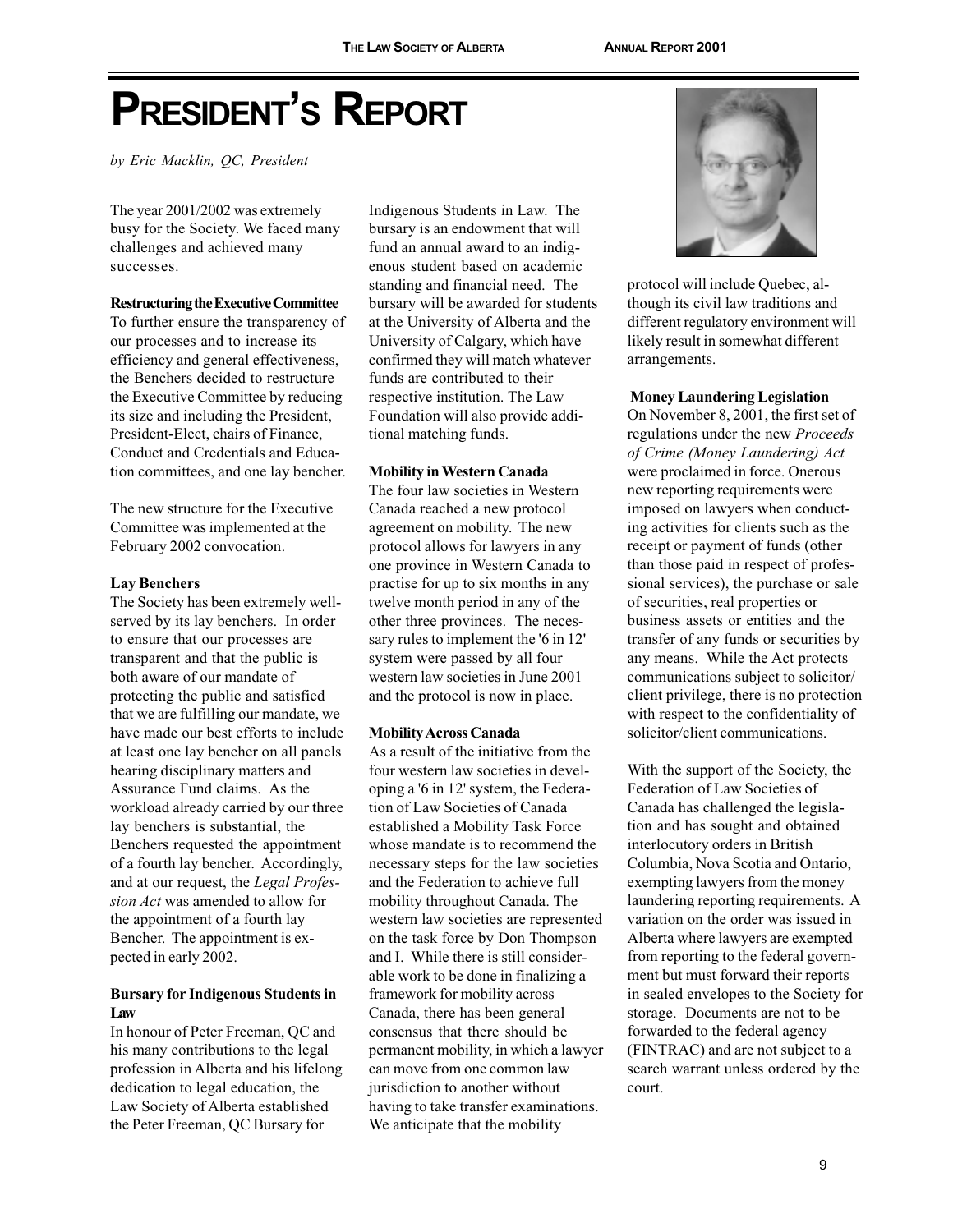#### **Virtual Library**

The Society has provided its financial support to the creation of a virtual law library, an initiative of the Federation of Law Societies of Canada. The goal of the project is to create a site that would provide access to primary source materials, including cases and legislation, for every lawyer in Canada. The virtual library (www.canlii.org) is open 24 hours a day, 7 days a week at no user cost to lawyers or the public. The practical result is that a lawyer in Peace River has the same access to all primary legal materials as a lawyer in any other jurisdiction or any other firm in Canada.

#### **Unified Family Court**

The final report of the Unified Family Court Task Force was circulated and provided 17 recommendations for the delivery of legal services to family law litigants. The Society has expressed general support for the establishment of a unified family court, conditional upon adoption of certain recommendations, particularly with respect to ensuring that the necessary resources are provided by the provincial and federal governments. The Society also supported the position that the reform of family law should be pursued vigorously in response to the shortcomings in current family law legislation as it is time to modernize, rationalize and consolidate Alberta family law.

#### **Calgary Court House**

It has been heartening over the past year to see the level of support growing for the building of a new consolidated and integrated complex to accommodate all of the courts in Calgary. That level of support should continue to grow as the current facilities are inadequate to meet the needs of all Albertans. Over the course of the past year, the

Court of Appeal, the bar and the public were impacted by the cancellations of fall sittings and the closure of the Court of Appeal building in Calgary. The court and the government were able to work together towards a compromised resolution which has resulted in temporary facilities being leased for the Alberta Court of Appeal in late spring 2002.

#### **Meet the Chiefs**

Chief Justice Wachowich and Associate Chief Justice Sulatycky began a tour across the province to the various judicial districts to introduce themselves to the bar, the media and the public. We were honoured to be invited to join the tour along with Chief Justice Fraser and Chief Judge Walter. During the course of the year, we visited members in Lethbridge, Medicine Hat, Red Deer, Wetaskiwin, Camrose, Grande Prairie, Peace River and Fort McMurray. Visits to the other judicial districts are also planned for the near future.

#### **General**

Our relationship with the government and the different levels of court in Alberta is strong. I want to take this opportunity to thank Chief Justice Fraser, Chief Justice Wachowich, Associate Chief Justice Sulatycky, Chief Judge Walter and Minister of Justice and Attorney General Dave Hancock for their continued and unwavering support of the Society.

I want to express my gratitude to all of the Benchers who, regardless of their background, have always put the interests of the public and the profession as a whole at the forefront of their deliberations. Their incredible contributions of time and effort, together with that of our committee members and other volunteers, have allowed us to always act in the public interest and retain our right to selfgovern.

The leadership, management skills and dedication of Don Thompson, our Executive Director, and Peter Freeman, QC, who retired as Executive Director on June 30, 2001, have been exceptional and invaluable. I want to thank both of them and the staff of the Society for all the advice and direction they have provided to the Benchers and I throughout the time we have all worked together.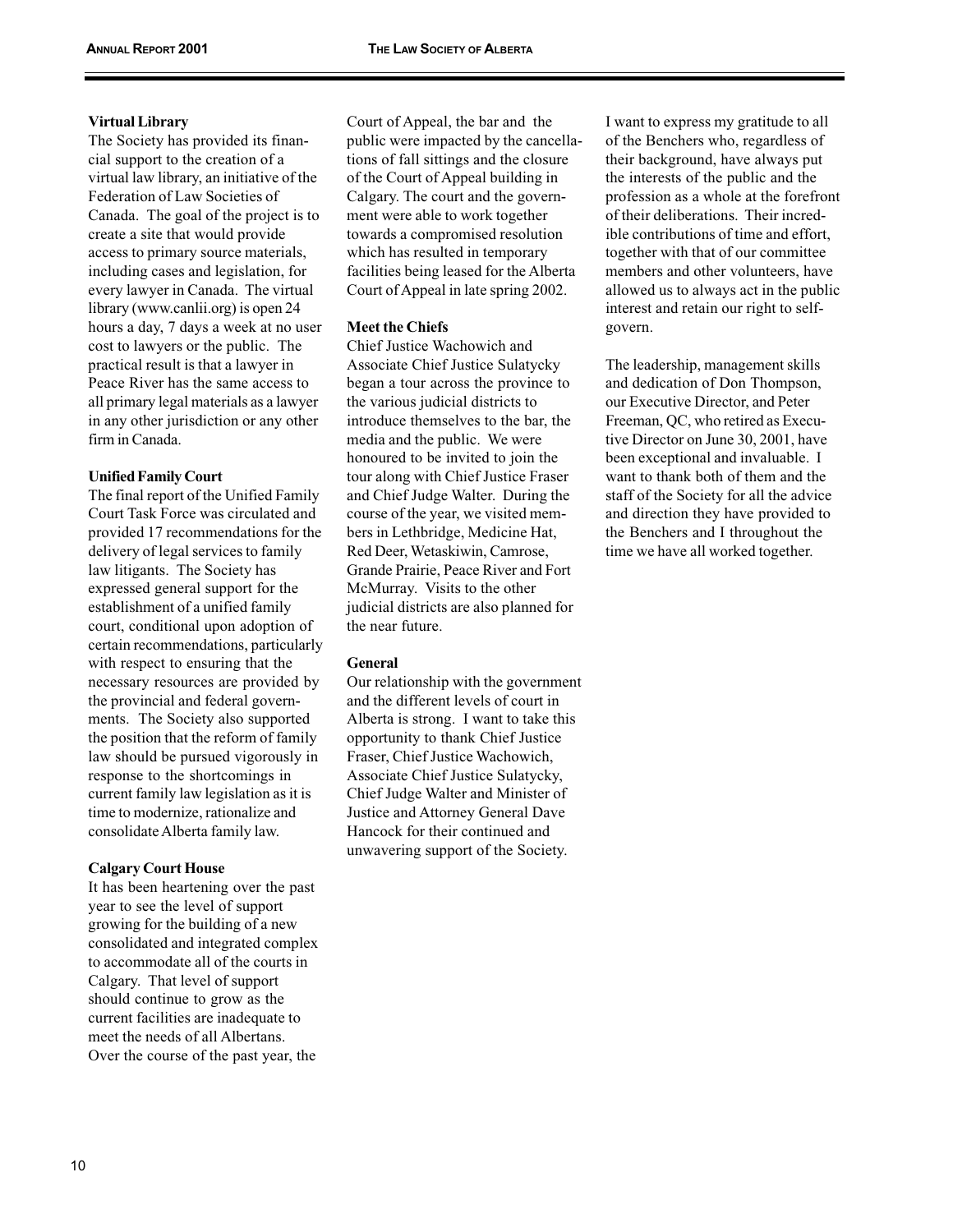### **THE LAY BENCHERS** *APPOINTED IN THE PUBLIC INTEREST*

Appointed by the Minister of Justice for a two-year-term, lay benchers safeguard the public interest and ensure that the views of the public are considered. Being a lay bencher requires active participation in the many duties of the Society, including participation on conduct hearings, assurance fund claims, conduct panels and convocations as well as membership in a large variety of the Society's standing committees.

**Yvonne Stanford** was appointed as lay bencher in January 2000 and reappointed in 2002. Ms Stanford's many professional and community activities have included director of the Canadian Mental Health Association, Calgary; program director of the YWCA, Calgary; accountant and internal auditor, Dome Petroleum; president of the board, Women's Centre of Calgary; Alberta representative to the National Action Committee on the Status of Women; and working membership with community organizations such as the Calgary Coalition for Equal Access to Education, the Committee on Race Relations, and the Dignity Foundation. During 2001 Ms Stanford served on the finance,



communications, appeal, practice review, audit and gender, equity and equality committees.



Appointed as a lay bencher in January 1998, and reappointed in 2000 and 2002 to a third two-year term, **Morris Taylor** is the president of

MTR Consultants Ltd. in Edmonton. This firm specializes in thoroughbred and harness racing in Canada and the United States, providing expert

assistance to the profession through the Philadelphia Company, Technical Advisory Service for Attorneys. Mr. Taylor served as a member of the appeal, communications, conduct and finance committees and professional responsibility committees during 2001.

Retired High Prairie probation officer and active community volunteer, lay bencher **Wilfred**



**Willier** worked for Alberta Justice and the Solicitor General for 30 years. First appointed as a lay bencher in 1998, Mr. Willier was reappointed in 2000 and 2002 to a third two year term. Mr. Willier was a member of the conduct, appeal, criminal practice, practice review, unauthorized practice and gender, equity and equality committees.

### **MESSAGE FROM THE LAY BENCHERS**

#### *by Yvonne Stanford, Morris Taylor, and Wilfred Willier*

It is our pleasure to report on our experience as lay benchers during 2001.

Since lay benchers are government appointees, one might think the position would be honourary with little input, but nothing could be further from the truth. From the day of our appointment, each of us has become involved with the innermost workings of the Society, serving on

committees, attending meetings and contributing our voices to the decision making process.

Each bencher, whether appointed or elected, must review their background and decide which areas of the Society could best gain from their expertise and experience. Lay benchers sit on many of the Society committees including conduct, appeals, finance, professional responsibility and communications. In addition, under Alberta law, lay benchers are required to sit on

complaint appeal panels, which includes appeals from a lawyer or a member of the public contesting a ruling. As lay benchers, we bring the non lawyer perspective to the process, which ultimately allows us to offer insights into the view of matters from a public perspective.

In our experience the Society continually strives for openness in its hearings and processes. We continue to be impressed with the dedication and commitment of the benchers.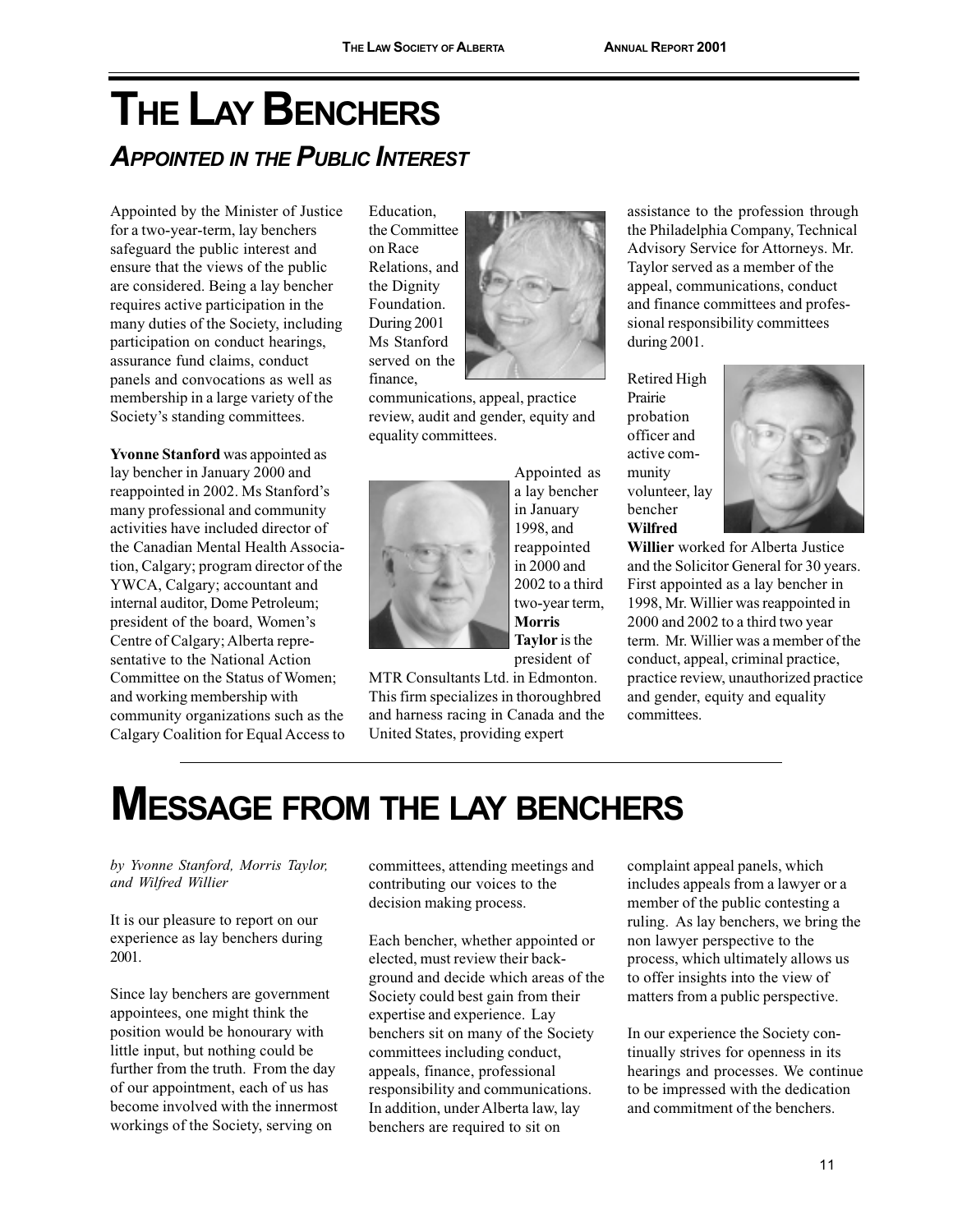

*Morris Taylor (C) Larry G. Anderson (VC) Norman Picard Yvonne A. Stanford C. (Kate) E. Wood Brian J. Evans Michelle Somers Bryan E. Mahoney, CBA*

*Don Thompson, LSA Allison MacKenzie, LSA*

# **COMMUNICATIONS COMMITTEE**

#### *by Morris Taylor, chair*

The Communications Committee is charged with the responsibility of prompting the flow of information to the general public and members of the Society.

I am pleased to report on the work of the committee in 2001.

#### **Media and the Law Seminar**

After many months of planning, the seminar was held at the Calgary court house on October 27. The basic concept of this event was to bring together representatives of the media (print, radio and television) along with lawyers and members of the judiciary. The hope being that in an atmosphere of personal contact, along with interesting panels and innovative interaction, the various groups would gain a better understanding of each others' roles.

Over 100 people attended the seminar and the written and verbal feedback received was very positive. As important as the strong support proved to be, the constructive criticisms as to style and length of panel discussions will be equally valuable. Should plans go ahead for a similar

seminar to be offered in Edmonton either in late 2002 or spring 2003, these suggestions will help in streamlining the presentations.

#### **Law Society of Alberta Website**

The website continues to offer both the public and lawyers a vast array of useful data ranging from general information on how to find a lawyer to listing citations against a member.

The website remains an item in constant change and to remain meaningful requires continuous staff input from all departments of the Society.

#### **Law Society of Alberta Logo**

Responding to queries from members, a sub-committee was formed to investigate the use of the Law Society of Alberta logo on letterheads, business cards and other printed materials as well as website links used by lawyers and their firms. This report is at the preliminary stage and will be formally submitted to the Executive Committee early in 2002.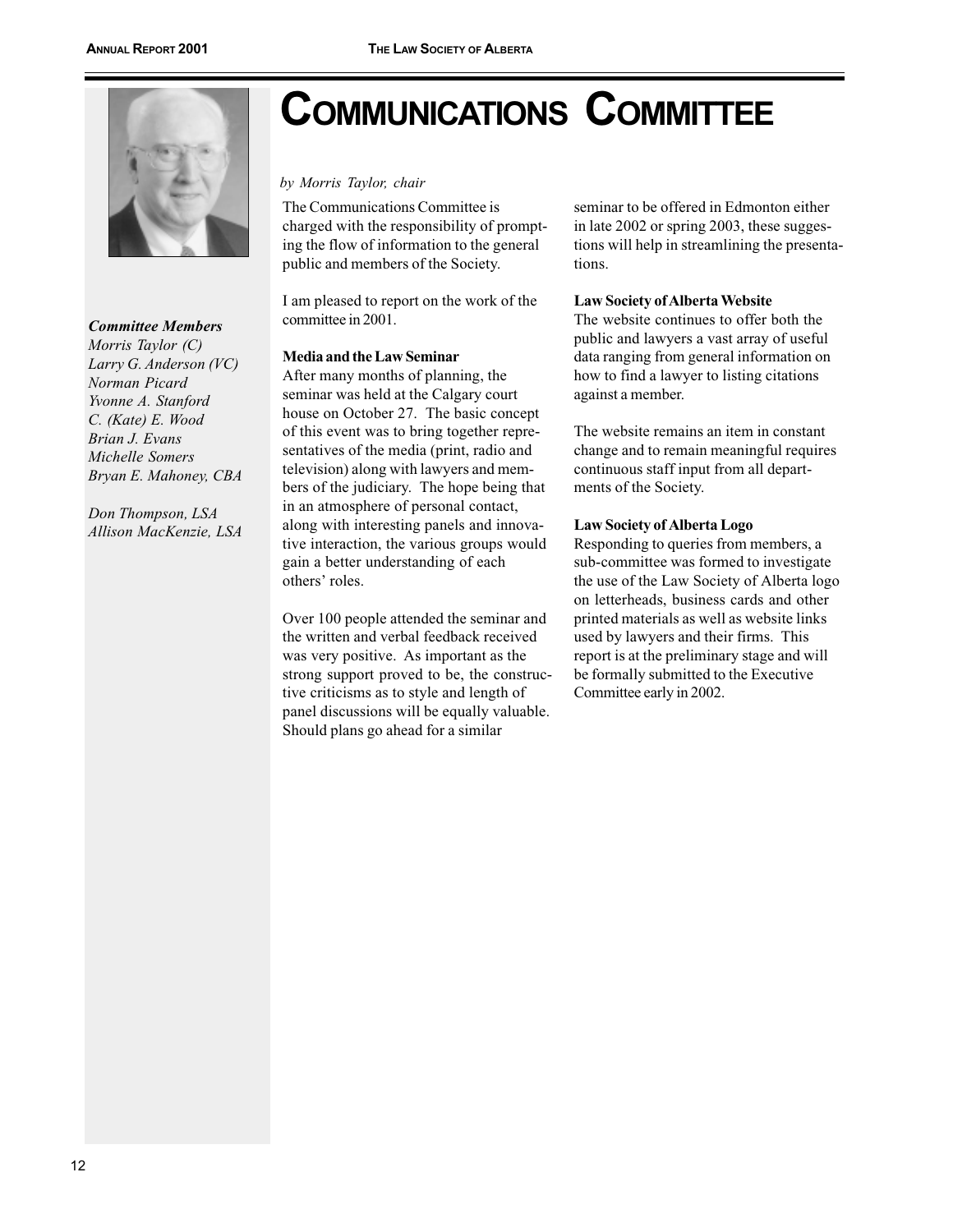# **CIVIL PRACTICE ADVISORY COMMITTEE**

The Civil Practice Advisory Committee has had another very productive year. *by Juliana E. Topolniski, QC, chair*

The projects the committee worked on this year included providing input to the Alberta Law Reform Institute concerning the Rules of Court Re-Write Project; conferring with the Provincial Court of Alberta, Civil Claims Division about proposed monetary limit increases; discussing technology initiatives in and proposed by the courts; considering court-annexed mediation; and providing input on civil jury thresholds.

Representatives of the committee again attended meetings with the Court of Queen's Bench to discuss issues of

mutual interest and concern to the court and the profession.

The committee's work throughout the year has again provided valuable input for projects designed to enhance accessibility to the courts and improve the administration of justice.

The Benchers have now established a committee composed of representatives from the civil, family and criminal practice advisory committees to track and provide input on technology initiatives in the courts. This committee will report back, and seek input from the Civil Practice Advisory Committee as its work progresses.



*Committee Members Juliana E. Topolniski (C) James S. Peacock (VC) Richard J. N. Gilborn John D. Holmes Havelock Madill Peter Michalyshyn John A. Middleton Gordon W. Sharek Vivian R. Stevenson Diana J. Lowe Everett L. Bunnell Mr. Justice Paul Belzil*

*Peter Freeman. LSA Don Thompson, LSA Lindsay MacDonald, LSA*

# **CRIMINAL PRACTICE ADVISORY COMMITTEE**

#### *by Larry G. Anderson, QC, chair*

The Criminal Practice Advisory Committee dealt with the many issues that were carried over from the previous year. The search warrant sub-committee continued to work toward a protocol to govern the search of lawyers' offices. Total consensus was not achieved, however, it was decided to put the issue on hold pending a Supreme Court of Canada decision which is expected to impact heavily on the subject.

The committee participated in a visioning symposium hosted by the Department of Justice on the future of policing in the province. The opportunity to participate in this process was appreciated as it allowed the voice of the legal profession to be heard in the formulation of future policing policy direction.

The committee dealt with a number of other issues of interest to the criminal bar, including the court–initiated changes to the bail review procedures in the Court of Queen's Bench. The committee was philosophically supportive of the initiative and will continue to monitor the new procedures to see how their implementation impacts on persons denied release at the first instance. The committee provided input regarding lawyers providing interviews to the press about ongoing cases and the Code of Conduct subcommittee is examining this issue.

The chair would like to thank the committee and Society staff for their assistance this past year. If any criminal law practitioners have issues that you feel this committee may be able to assist with, please bring them forward.



*Committee Members Larry G. Anderson (C) Simon Renouf (VC) Wilfred Willier Gwilym Davies E. (Beth) A. Hughes R. Bruce Hartridge Cathy G. Lane Barry McLaren Kenneth McLeod Andre Ouellette Laura Stevens*

*Lindsay MacDonald, LSA Jennifer Rothery, LSA*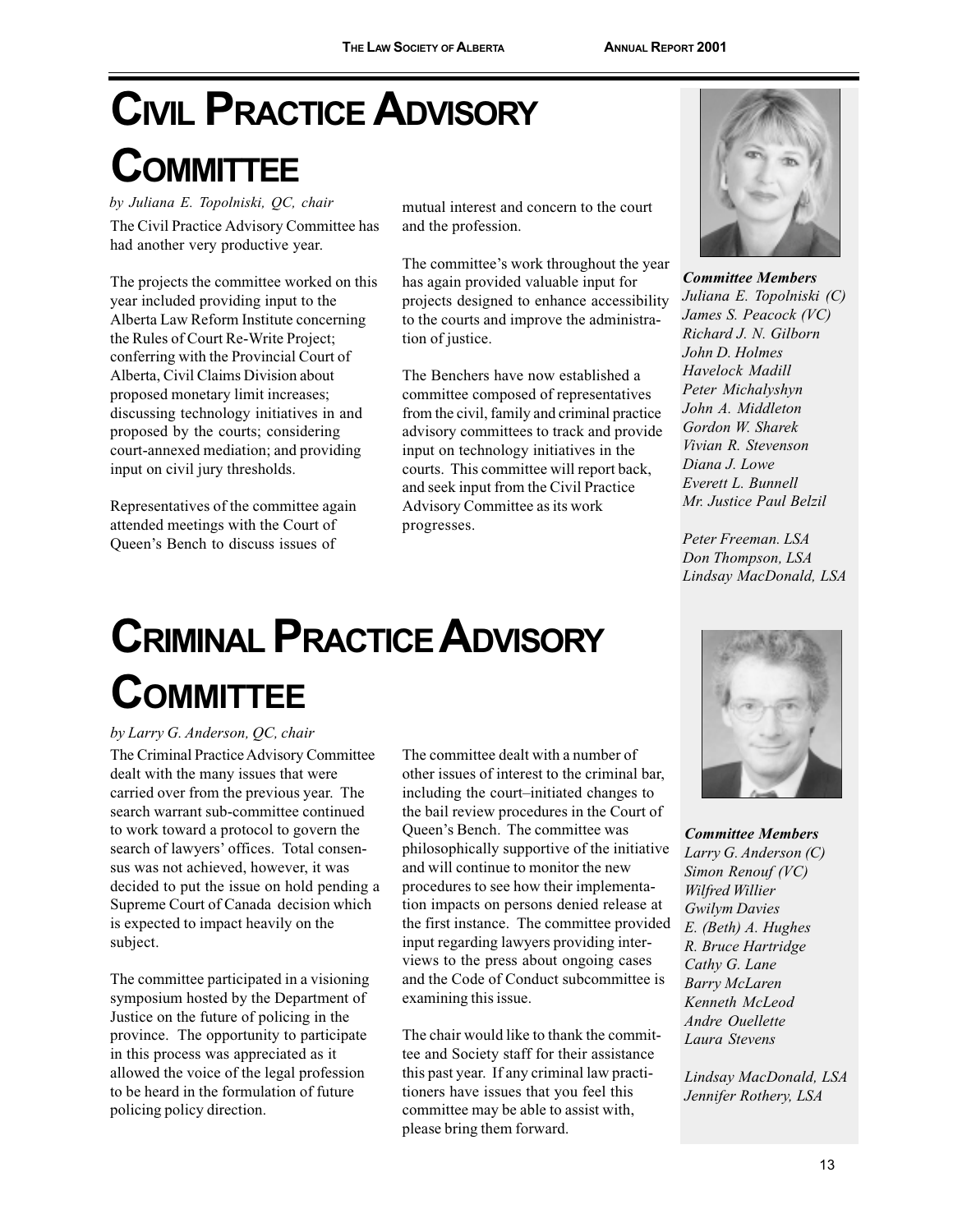

*Everett L. Bunnell (C) Larry G. Anderson (VC) John D. Bascom Charles D. Gardner Douglas E. McGillivray James S. Peacock Simon Renouf Hugh D. Sommerville Morris Taylor Wilfred Willier Glenda A. Campbell Mae L. Chow Richard J. O'Gorman John D. Phillips Richard W. Rand Baljindar K. Rattan Wendy C. Rollins Sabri M. Shawa*

*Lindsay MacDonald, LSA James D. McLeod, LSA Irene MacEachern, LSA Darlene Hutchinson, LSA*

### **CONDUCT COMMITTEE**

#### *by Everett L. Bunnell, QC, chair*

It was a very busy year for the Conduct Committee. Activities consisted of not only the regular meetings of the committee, but also those meetings related to citations of misconduct alleged against members of the Society. A statistical analysis of the business of this committee in terms of hearings indicates an improvement in the number of hearings conducted. This is a situation likely attributable to the pre-hearing conference process which has been in operation for the past year. This process eliminated much of the backlog. At the end of the year, there were only 37 outstanding hearings, many of which relate to members who cannot be located.

The pre-hearing conference process is a form of case management conducted by either the chair or vice-chair on dates established throughout the year. At those times, counsel involved in the various hearings needing management appear, either in person or by telephone, in order to discuss the scheduling and duration of hearings. This process addresses issues regarding disclosure of materials by counsel for the Society and any other issues needing decision or organization.

During the past year, a review was carried out of the correspondence generally used in communications with members of the public involved in the submissions of complaints regarding lawyers. Concerns had been expressed that such materials lacked clarity, were convoluted in their expression or generally unfriendly in tone. The lay benchers supplied valuable input and it was determined that the existing materials were appropriate.

The mediation facilities dealing with complaints by clients and others concerning members of the Society continues to be very successful. The website of the Society now contains

information regarding citations against members. Efforts are being made to ensure that any reductions in the citations outstanding are reflected in this information on the website. As well, the disposition of citations is being noted for a period of time. The commitment remains one of enabling the public access to this information on an accurate and timely basis. This information has also been expanded to include indications not only where members have been immediately suspended under what is now Section 63 of the *Legal Profession Act*, but also situations where members have been allowed to remain actively practising on certain conditions, until matters have been investigated or citations dealt with. An open safeguarding of the public's interest is paramount in such situations.

In closing, much appreciation is to be extended to those lawyers who have been volunteer members of this committee and whose names are noted in the margin of this report. The donation of their skills and time together with the hardworking talents of the staff, enable the continued performance of the very valuable functions of this committee. Thank you again for your contributions.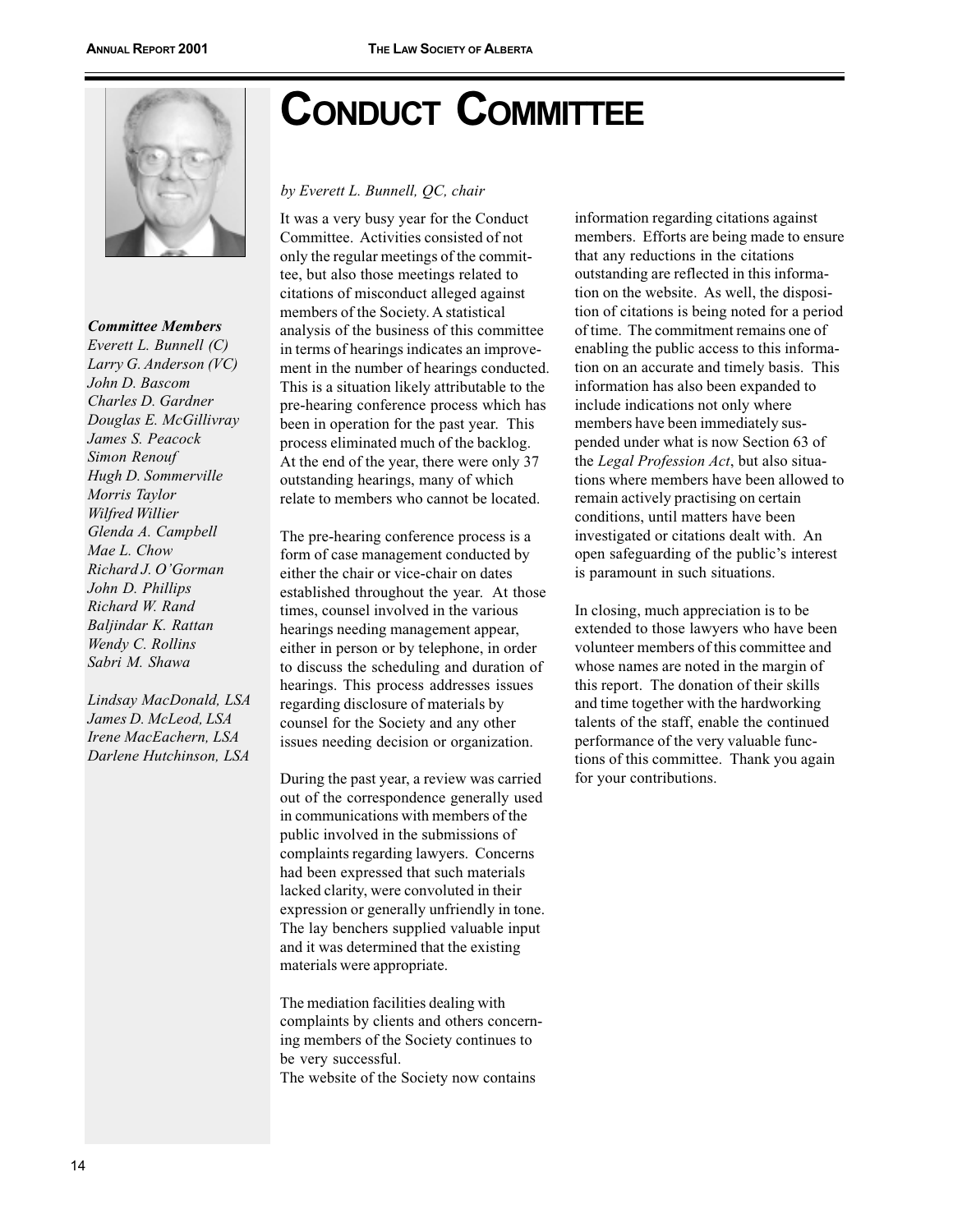| <b>Comparative Conduct Department Statistics for 2001 and 2000</b> |      |      |
|--------------------------------------------------------------------|------|------|
| <b>Process</b>                                                     | 2001 | 2000 |
| Complaints and enquiries received <sup>1</sup>                     | 3360 | 3811 |
| Opened as formal complaints (S.51 LPA)                             | 114  | 132  |
| Public complaints                                                  | 40   | 46   |
| Lawyer complaints                                                  | 22   | 34   |
| LSA generated complaints                                           | 52   | 52   |
| Disposition of formal complaints by administration                 |      |      |
| Dismissed                                                          | 42   | 59   |
| Directed to investigation by deputy secretary                      | 26   | 13   |
| Referred to conduct committee panel for further review             | 86   | 92   |
| <b>Disposition of Conduct Committee Panels</b>                     |      |      |
| Directed to investigation                                          | 1    | 0    |
| Directed to mandatory conduct advisory <sup>2</sup>                | 17   | 30   |
| Directed to Practice Review Committee                              |      | 19   |
| Directed to hearing                                                | 35   | 40   |

*1 Initially dealt with by complaints resolution officers (lawyers)*

*2 A mandatory conduct advisory (MCA) is a meeting between a bencher and the lawyer to deal with deficiencies in lawyer's conduct which does not constitute conduct deserving of sanction. A successful MCA results in dismissal of the complaint.*



**2001 Complaints and Enquiries by Area of Practice**

*Other includes administrative law, bankruptcy, builders liens, civil liberties, condominium litigation, driving and traffic offences, immigration, insurance, intellectual property, young offenders, labour and employment, landlord and tenant, professional malpractice, oil, gas and mining, securities, taxation, wrongful dismissal, Dependent Adult Act/ EPA, foreclosures, workers compensation, miscellaneous and not specified.*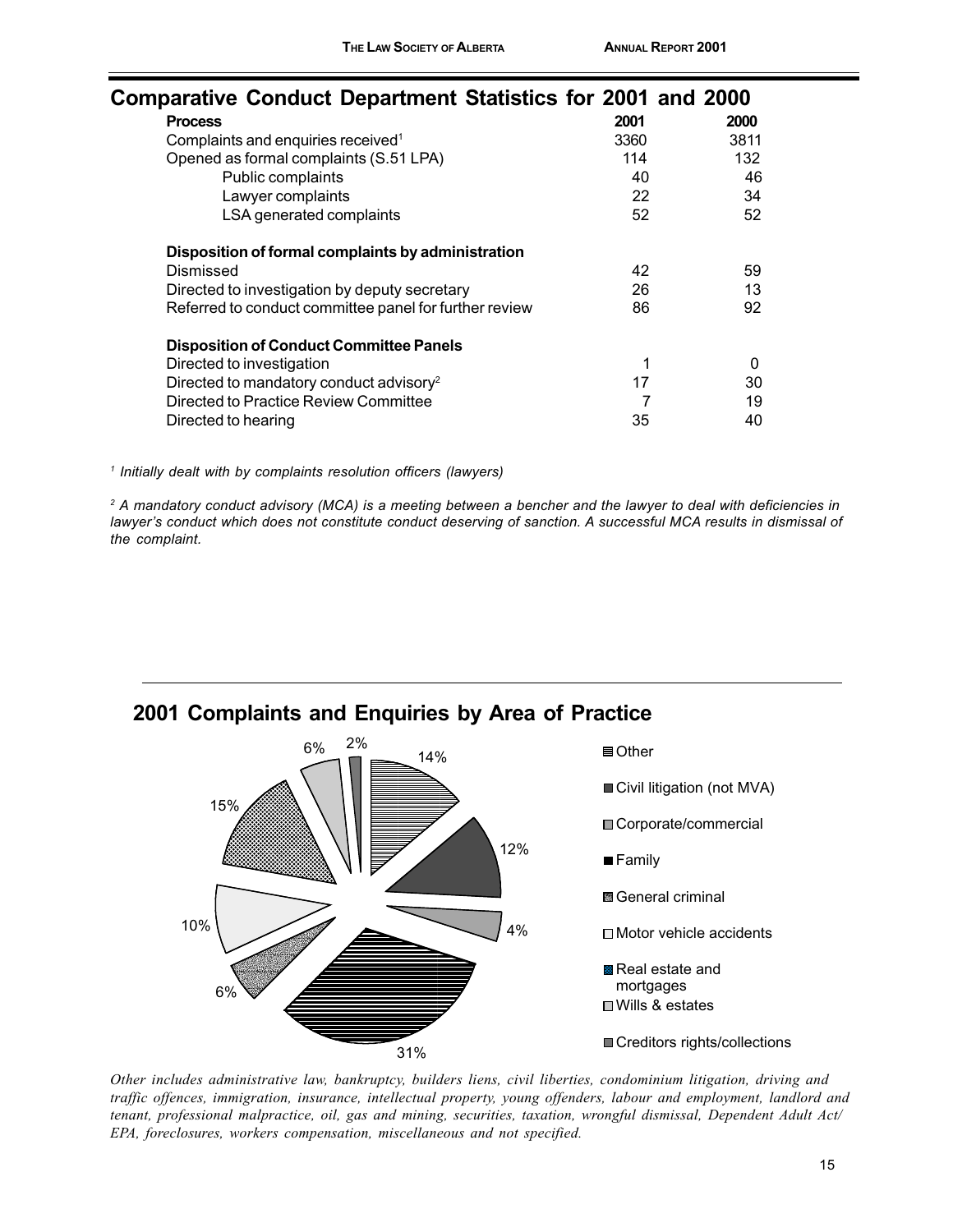

*Charles D. Gardner (C) David J. Stratton (VC) Clarke D. Barnes Scott Bodie Andrew J. Hladyshevsky H. Martin Kay Denise Dunn McMullen Bogumil F. Romanko Monica Sharma Dale R. Spackman Michael Whitt*

*Don Thompson, LSA*

#### *Electronic Commerce subcommittee*

*Dale R. Spackman (C) Cheryl Gottselig Tudor Beattie Geoffrey Ho Michael Whitt*

*Don Thompson, LSA Paul McLaughlin, LSA*

# **CORPORATE AND COMMERCIAL ADVISORY COMMITTEE**

*by Charles D. Gardner, QC, chair*

An important part of the committee's work throughout the year was to assist the Society in ensuring that our members were kept well informed of new issues. In this regard, the committee made use of the Society's website to inform lawyers working in the tax field of recent amendments to the *Income Tax Act* imposing third party penalties which affect lawyers as tax advisors and tax return preparers. The committee also sent out a warning concerning potential pitfalls for lawyers who are asked by their client's accountants to sign confidentiality agreements with respect to tax planning schemes being proposed by those accountants. Much work was also done by the committee to inform the profession about our new reporting obligations under the federal government's changes to the money laundering legislation. The committee has been involved in monitoring the court challenges to that legislation.

Through the Electronic Commerce subcommittee we have also been active in a number of initiatives. The committee conducted an extensive review of the new *Electronic Transaction Act* when it was a bill and submitted a brief report to the provincial government. The committee continued discussions from last year concerning the Society and other law societies becoming involved in an initiative which would allow us to provide electronic credentialing or certification of our members. While a demand for such a service would not appear to be high at the present time the committee will continue to monitor this, keeping in mind that as the use of electronic communication and transactions escalate, the need for electronic credentialing will grow with it.

The committee has also been working actively in the area of corporate legislative reform. A position paper was submitted to the provincial government urging that it consider legislation allowing for the incorporation of Unlimited Liability Corporations in Alberta. In addition, the committee commenced a consultation process with corporate practitioners to assist us in preparing a position paper, which will be submitted to the provincial government this spring, suggesting a number of amendments which the committee feels are needed to modernize the *Business Corporations Act.* It has been some twenty years since the Act was introduced and it is the feeling of the committee that it is time for significant updating. Our involvement in this area will occupy a significant amount of the committee's time in the coming year.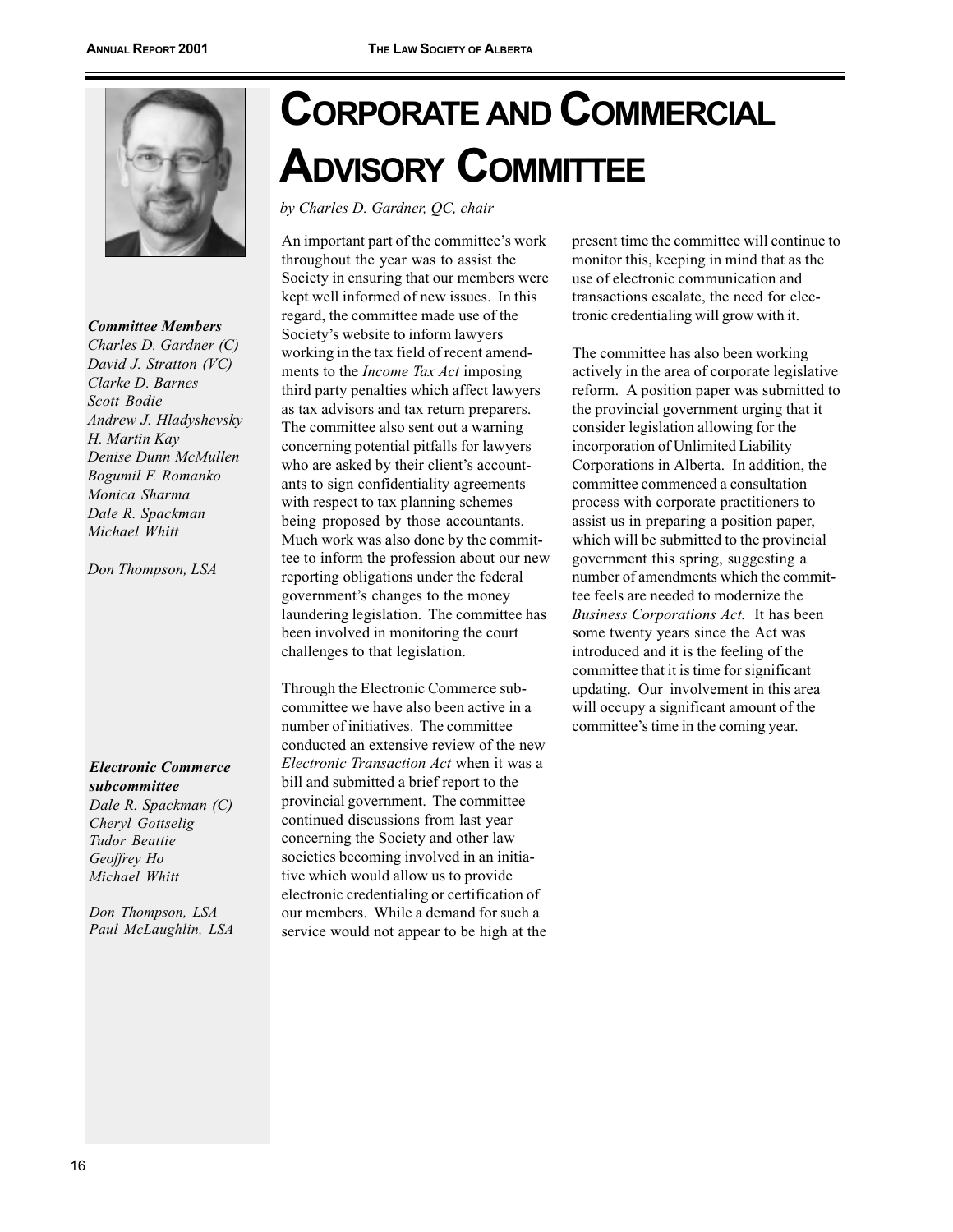# **CREDENTIALS AND EDUCATION COMMITTEE**

*by Juliana E. Topolniski, QC, vice-chair*

It was a very busy and exciting year for the Credentials and Education Committee. The delegation of a number of routine applications to the Executive Director has allowed the committee to focus more attention on matters of policy and procedure. In that regard, the committee has recommended Rule changes that will improve the delivery and administration of credentials and education matters.

The rule changes passed by the Benchers on the committee's recommendation included revised guidelines for hearing appeals of failed examinations and assessments, and permitting bar admission students, transfer and reinstatement candidates to review failed examinations. These rule changes will benefit students, transfer and reinstatement candidates alike. The process for appeals is now a more transparent and defined one, and these changes will be monitored on an ongoing basis.

A subcommittee has been working on revised guidelines specific to credentials and education reinstatement applications to better clarify underlying policy considerations and procedural matters. In addition, the subcommittee is working on a proposal for refining the manner in which reinstatement applications will be dealt with.

Last summer, town hall meetings were held in Edmonton and Calgary to obtain feedback about the student recruitment rules. The feedback received was generally positive, but it is apparent that the recruitment rules should be regularly reviewed, clarified and updated to meet the needs of both students and employers. A subcommittee is presently reviewing the recruitment rules for that purpose.

As a result of amendments to the *Legal Profession Act*, the statutory requirement to article for one continuous year has now been delegated to the Benchers with authority to specify articling requirements. The Benchers have approved a rule permitting articles to be served for a continuous period of at least one year or, with the approval of the Credentials and Education Committee, for periods totalling at least one year. The committee is currently examining the requirement for continuous articles as well as a question of credit that should be given for articles served out of the province.

Many thanks to the entire committee and congratulations to Justice Bryan Mahoney who ably chaired this committee prior to his appointment to the Court of Queen's Bench on November 15, 2001.



*Committee Members Bryan E. Mahoney (C) Juliana E. Topolniski (VC) Larry Anderson John D. Bascom Mona Duckett Alain Hepner Jean M. McBean James S. Peacock Hugh D. Sommerville Anne J. Brown Michelle G. Crighton Sean E. D. Fairhurst Frederica L. Schutz Dean Michael Wylie, U of C Dean Lewis Klar, U of A Hugh A. Robertson, LESA*

*Don Thompson, LSA Liz Soper, LSA Brenda Gesinghaus, LSA*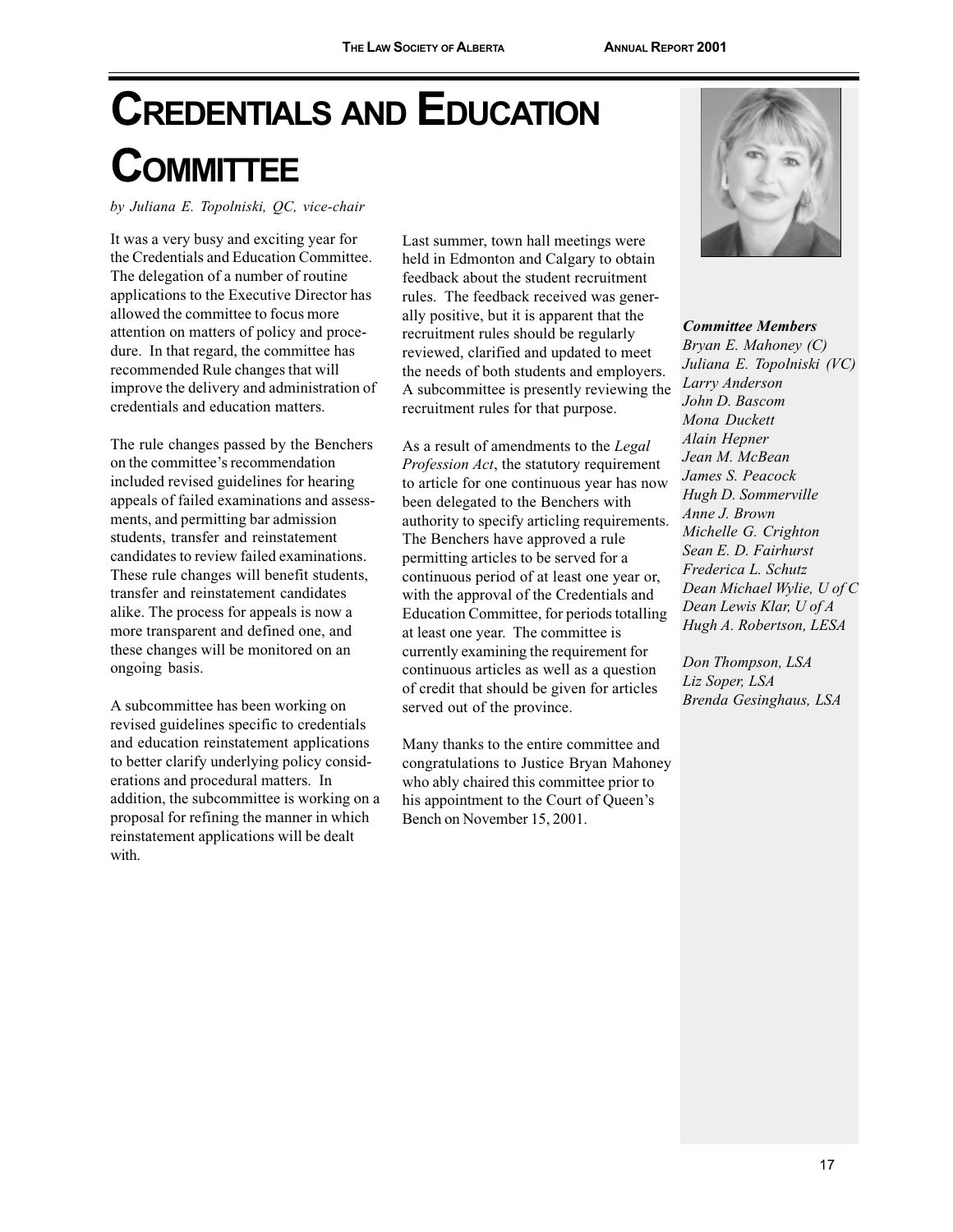

*Cheryl C. Gottselig (C) Larry G. Anderson (VC) Mona T. Duckett Jean M. McBean Norman Picard Juliana E. Topolniski Yvonne A. Stanford Morris Taylor John T. Henderson Lindsay J. Holmes Lawrence A. Johnson William J. Kenny Walter K. Mis*

*Don Thompson, LSA Steve Dyer, LSA Peggy Stevenson, LSA Brenda Whitby, LSA*

#### **Audit subcommittee**

*Simon Renouf (C) Anthony L. Friend Yvonne A. Stanford James S. Steel Robert V. T. Boydon Raylene Palichuk Dale Spackman*

*Don Thompson, LSA Peggy Stevenson, LSA Brenda Whitby, LSA*

### **FINANCE COMMITTEE**

#### *by Cheryl C. Gottselig, QC, chair*

The responsibility of the Finance Committee is to oversee the financial affairs of the Society and to adjudicate claims that arise against the Assurance Fund. The Audit subcommittee reviews the draft budgets, as prepared by the Society staff, of the General Fund, the Assurance Fund and the Viscount Bennett Fund and makes recommendations to the Finance Committee. The Finance Committee, based on a review of these budgets and advice from the Audit subcommittee, makes recommendations to the Benchers for the annual fee and the Assurance Fund levy to be paid by the members for the upcoming year.

#### **Annual Fee**

To have a balanced budget in the general fund, the 2002 annual fee was set at \$925 (a \$35 increase). A rate of inflation increase of 2.9 percent and significant new expenditures to CANLII-The Federation of Law Societies of Canada virtual law library (\$16,600), the National Mobility Project (\$15,700), increase to Legal Archives Society of Alberta Grant (\$10,000) and the Joint Library inflation increase (\$15,000) necessitated this increase. In 1998, the Benchers resolved to provide in each year's budget a surplus of \$50,000 to permit an accumulated surplus of \$500,000. Due to the amount in the current general fund, the benchers resolved that there was no need to make this \$50,000 contribution in 2002.

#### **Assurance Fund Levy**

The Assurance Fund levy for 2002 was set at \$150, an increase of \$50 per member. The levy was reached after consultation with the Society actuaries, Dion Durrell and the investment advisor, Mawer Investment Management.

At the October 2001 convocation, the Benchers resolved to increase the indemnity bond from \$2 million to \$10 million. It was determined that with the new bond level the assurance fund should be maintained at approximately \$4 million. To do this, and to provide administrative services, it was necessary to implement the \$54 increase in the Assurance Fund levy.

Summary

| annual fee, active member | \$925.00   |
|---------------------------|------------|
| Assurance Fund levy       | $+150.00$  |
| Total                     | \$1,075.00 |

#### **Miscellaneous Matters**

The format was changed when preparing the 2002 budget. In conjunction with the new management and accounting system, this new format will allow for a more sophisticated level of analysis and reporting. The major change is the reporting of expenses to individual cost centres (departments of the Society) or to corporate costs (rent, depreciation, etc.).

There were significant staff changes in the finance department of the Society. Peggy Stevenson commenced as our Controller in September 2001 and at the October convocation Steven Dyer was appointed by the Benchers to the office of Treasurer and CFO of the Society.

I would like to thank the staff and all of the committee members for their significant contributions over the last year.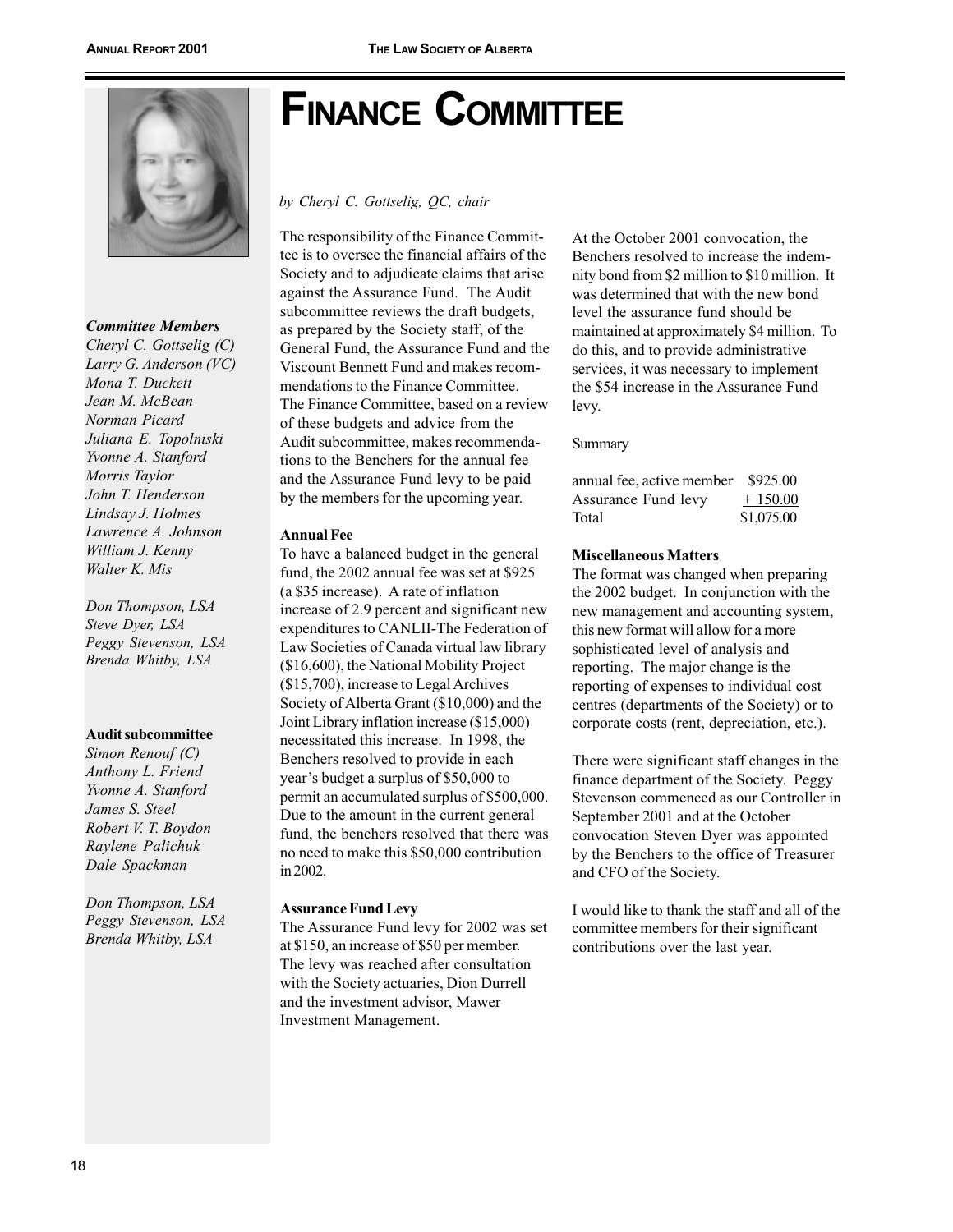# **GENDER, EQUALITY AND EQUITY COMMITTEE**

*by Mona T. Duckett, QC, chair*

The mandate of the Gender, Equality and Equity Committee is to assist the profession in identifying and responding to issues of diversity, equity and equality. The following are highlights of the committee's work in 2001.

In September of 2000, the Benchers passed a motion supporting increased diversity on the Society committees in an effort to enhance the participation of women, lawyers with disabilities, First Nations lawyers and those from a variety of other racial backgrounds. This year's committee considered ways to assist the Society in meeting its diversity objective. We will continue to strive for greater participation by a diverse group of members, particularly those who sometimes find themselves subject to discrimination, by reason of race, disability, sexual orientation and gender.

#### **Reduced Insurance Fees for Part Time Practitioners**

A subcommittee with representation from the insurance, practice review, finance and gender, equality and equity committees met to consider this issue which arose as a result of inquiries from members and recommendations from certain equality reports. The subcommittee considered the experiences of the Ontario and British Columbia law societies with a part time insurance program and the advice of the Law Society of Manitoba, which declined to implement such a program. The committee concluded that the cost of such a program in Alberta would be an increase in insurance premiums for full time practitioners including sole practitioners, and those doing substantial pro bono and legal aid work. At the same time, the committee was not satisfied that the program would result in continued membership by those who are leaving the profession due to child care obligations, one of the major reasons such programs have been encouraged. As

a result, the committee found that a part time insurance levy was not currently equitably justifiable.

#### **Parental Leave Guidelines and Model Policy**

With the generous assistance of JoAnn Kolmes and Brent Gawne, our guidelines for parental and maternity leave have been updated and posted on the website, along with a sample model policy.

#### **Ongoing Projects**

The Strategic Planning subcommittee is priorizing projects for the committee, including followup on recommendations from various equity reports that have been done in the last number of years by various bar associations. Laura Dunham, one of the Society's summer students, prepared a comprehensive concordance of those recommendations for the committee's assistance. Other issues under consideration by the committee include an updated survey of our members and an examination of the QC appointment process in an effort to ensure equitable recognition of deserving women and lawyers from diverse racial backgrounds.

On behalf of all our members and the public we serve, I extend my thanks to this year's committee members. Each issue on our agenda was approached with considerable thought, careful debate and consensus was reached due to their cumulative good judgment. I also am grateful to Susan Billington and Laura Dunham for their very valuable contributions to the committee this year.



#### *Committee Members*

*Mona T. Duckett (C) Jean M. McBean (VC) Douglas A. McGillivray W. Paul Sharek Yvonne A. Stanford Wilfred Willier Adel Abougoush Judy D. Daniels Geoff Ho Martin S. Kaga Anne Kirker Sandra Mah Sheilah Martin, U of C Gerry Gall, U of A M. E. A (Beth) Miller, CBA Jeanne Byron, Ombudsperson*

*Don Thompson, LSA Susan Billington, LSA*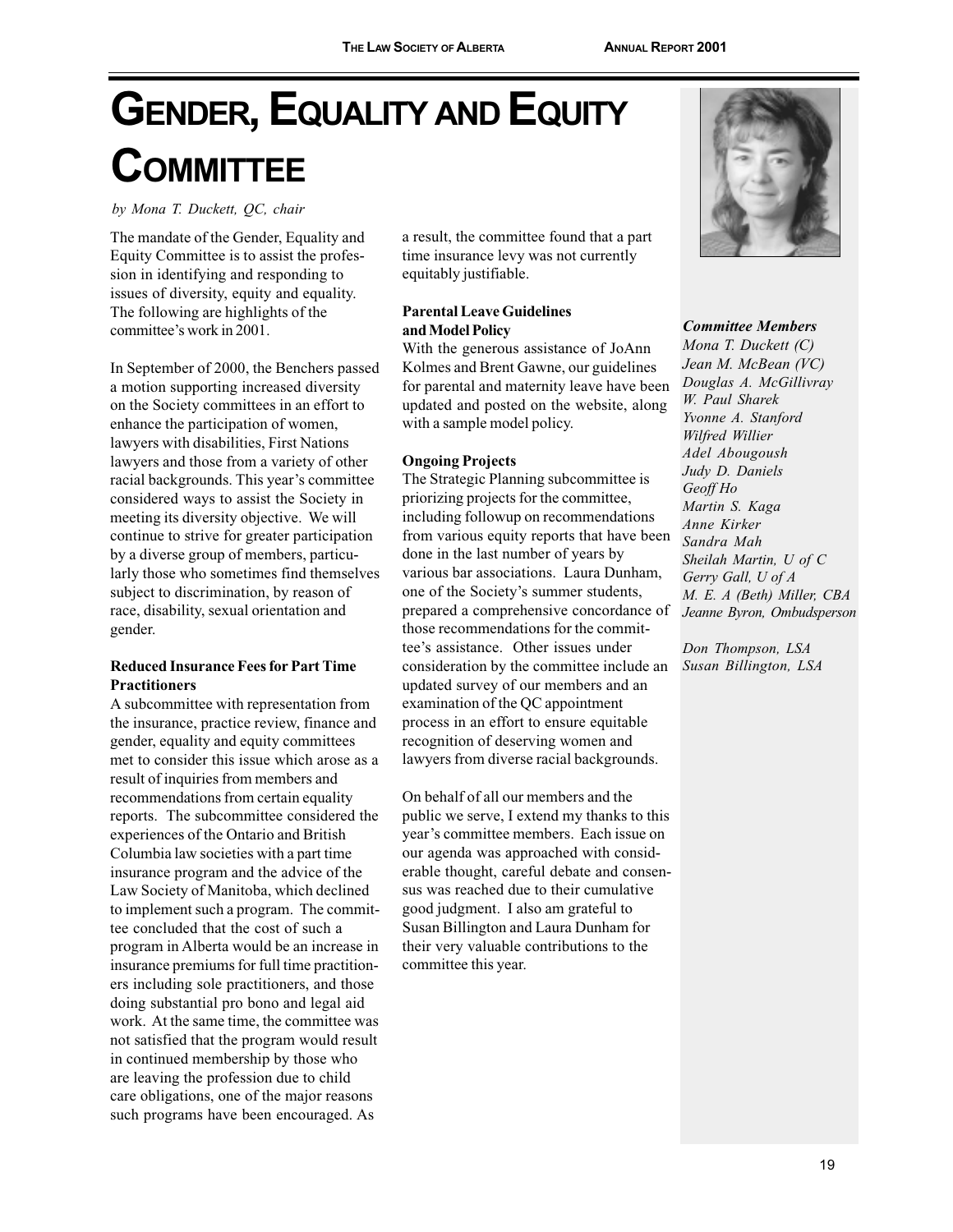

*Anthony L. Friend (C) Alain Hepner (VC) Cheryl C. Gottselig Douglas A. McGillivray Yvonne A. Stanford Sandra L. Corbett John D. Holmes Walter Kubitz Robert D. Maxwell Bradley G. Nemetz David R. Syme Kenneth J. Warren Phyllis A. L. Smith, CLIA Chair Kenneth G. Nielsen, CLIA*

*Sarah Brickett, ALIA Margaret Bayerle, ALIA Colleen Beatty, ALIA Trevor Bozzer, ALIA Jackie Hickey, ALIA Bill Little, ALIA Georges Tambay, ALIA*

### **INSURANCE COMMITTEE**

#### *by Anthony Friend, QC, chair*

The Alberta Lawyers Insurance Association (ALIA), the liability insurance program for Alberta lawyers, remains strong and has completed another successful year of operation.

#### **Insurance Levy (July 2001 – 2002)**

The independent actuaries have projected a cost of \$3,082 for each insured member for the July 2001–2002 insurance year. As has been the case in previous years, a surplus distribution from the ALIA insurance fund permitted a reduction in the base levy to our members. The surplus distribution, together with a credit from our insurers, the Canadian Lawyers Insurance Association (CLIA), enabled the Benchers to set the July 2001 base net levy at \$2,397. However, the reduction in the levy that the Benchers have been able to achieve in recent years as a result of distributed surplus credits will not be available to Alberta lawyers next year.

As already advised to the profession, CLIA has changed the manner in which surplus credits are distributed to CLIA's participating law society insurance programs. In past years, surplus credits have been distributed equally to insured lawyers in all participating jurisdictions. Beginning in 2002, the distribution of the surplus will reflect the claims experience of each program. Distributing surplus credits in this fashion is more equitable and has been approved by ALIA. However, due to high activity levels and poor claims experience in Alberta, our members will not receive significant CLIA surplus credits for the July 2002 renewal. As a result, members can expect their levy for 2002–2003 to increase. Nevertheless, our insurance program remains strong. Reports of new claims, after showing increases for the past three years, have leveled off in the current year.

#### **Coverage Changes**

Pursuant to changes to the provisions of the *Income Tax Act,* professional advisors can be made liable for a penalty in connection with tax advice provided to clients. Our insurance program now provides coverage for the cost of a successful defence of prosecutions against professional advisors under these new *Income Tax Act* provisions.

The terms of the program's coverage have been clarified to confirm that there is no coverage provided for losses arising from computer viruses and related damage. Finally, the program has removed exclusions with respect to the practice of foreign law, except if the member has been acting as a member of a foreign bar or working in a foreign law office.

#### **ALIA Claims Investigators**

In the past, ALIA has utilized independent adjusting firms to investigate and settle certain claims, particularly, claims arising from missed limitations in personal injury cases. ALIA has hired Georges-Andre Tambay and Nancy Stenson in Calgary and Edmonton respectively as claims investigators. As a result ALIA will no longer be required to retain outside adjusting firms to deal with these claims.

#### **Edmonton Centre for Equal Justice**

The Edmonton Centre for Equal Justice, a project of the Edmonton Social Planning Counsel, will open a legal clinic in Edmonton in 2002. As is the case for volunteers at Calgary Legal Guidance and at the Volunteer Lawyers Service, active members of the Law Society of Alberta who are otherwise exempt from the insurance program will be insured at no charge for their pro bono service provided to the Edmonton Centre for Equal Justice.

#### **Satisfaction Survey**

A recent survey demonstrated a high satisfaction for those dealing with ALIA. The continuing success and strength of ALIA is a result of the great ability and effort of Sarah Brickett, Director of Insurance, and all of the ALIA staff, whose outstanding performance is acknowledged and recognized.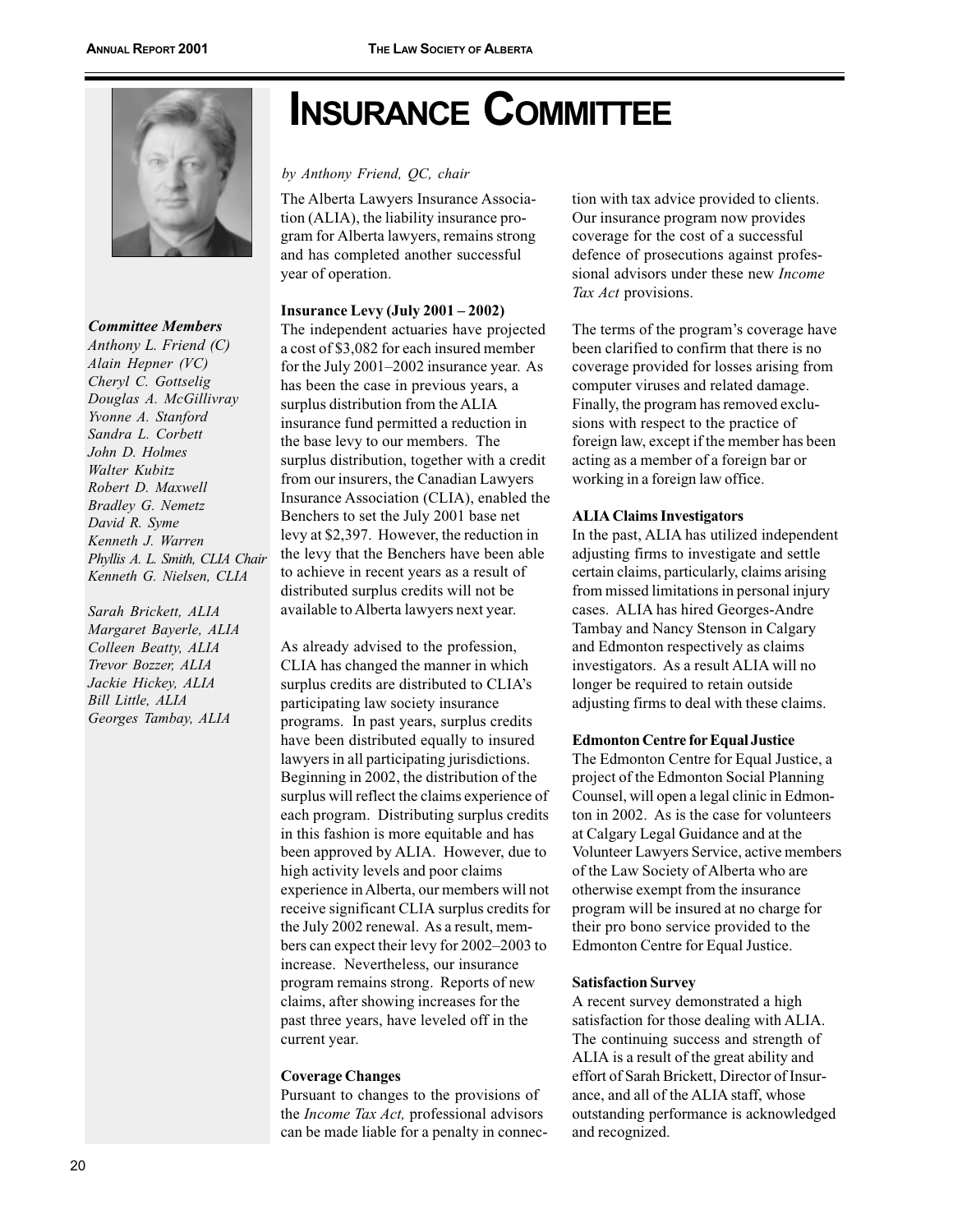### **JOINT LIBRARY COMMITTEE**

#### *by Jean M. McBean, QC, chair*

The Law Society Libraries is a network of ten libraries located in courthouses around the province. The Joint Library Committee, which is composed of representatives of the Society and the government, provides formal guidance to the Law Society Libraries on such issues as governance and policy setting. The operation of the libraries is under the leadership of Mona Pearce, Senior Manager.

During the last year, the full membership of the committee met on only one occasion as a full committee and the informal executive of the committee met on several occasions. The committee meeting was called to review the strategic plan, which had been developed by a special committee made up of staff from the libraries. After reviewing the document, the Joint Library Committee endorsed the strategic plan and it was subsequently distributed to key stakeholders. The plan has received much praise from all who have read it.

Another key activity involving the

libraries was the support given by the committee requesting, from the Benchers, a special grant of \$75,000 above the normal annual grant, and the request to the Alberta Law Foundation for a special grant. Both grant requests were to be allocated towards the purchase of computers for the libraries, supporting an integrated library system, which was identified as a critical component for the libraries in the strategic plan.

The Benchers approved a \$75,000 grant from the Society. The committee recognizes, however, that the major part of the necessary funding to purchase the computer equipment (\$500,000) came from a generous special grant for the Alberta Law Foundation. Moreover, Alberta Justice agreed to provide technical support and maintenance for the new computers. The request for proposals from computer equipment vendors was issued in December 2001 and it is anticipated that full implementation of the information technology strategy will be completed by fall 2002.



*Committee Members Jean M. McBean (C) M. Francine Swanson (VC) Marian E. Bryant Andrea B. Chrenek Allan G. Leis Rhonda M. Elder Mona Pearce, Justice Andrzej Nowacki, Justice*

*Peter Freeman, LSA*

# **PRO BONO COMMITTEE**

*by Rhonda Ruston, QC, chair*

The Pro Bono Committee's mandate is to investigate ways to acknowledge and encourage a culture of pro bono legal services for those without the means to pay. Over the past several years, the committee has focused its energy on assisting in the establishment of a pro bono legal services clinic in Edmonton similar to that of Calgary Legal Guidance.

The Edmonton Social Planning Council will be opening the doors of the Edmonton Center for Equal Justice on January 8, 2002. The centre is a legal clinic that services the poor who are not entitled to Legal Aid. A lawyer, an assistant and a community liaison fundraiser will staff the centre and volunteer lawyers from the

Edmonton community will operate the clinics in the evenings. The centre currently has 40 lawyers on the roster for legal services and recruitment for volunteers is ongoing.

Much appreciation goes out to many stakeholders in the community that worked together to open the doors of the ECEJ. The Law Society of Alberta provided the Edmonton Social Planning Council with a copy of the Calgary Legal Guidance Start-up Kit, which has proved to be an invaluable resource.

Ongoing initiatives for the committee will focus on recommendations to the Benchers for further pro bono initiatives.



*Committee Members Rhonda K. Ruston (C) Alan D. Fielding Mona T. Duckett Jean M. McBean Alan D. Hunter Terry McGregor Edward H. Molstad*

*Susan Billington, LSA*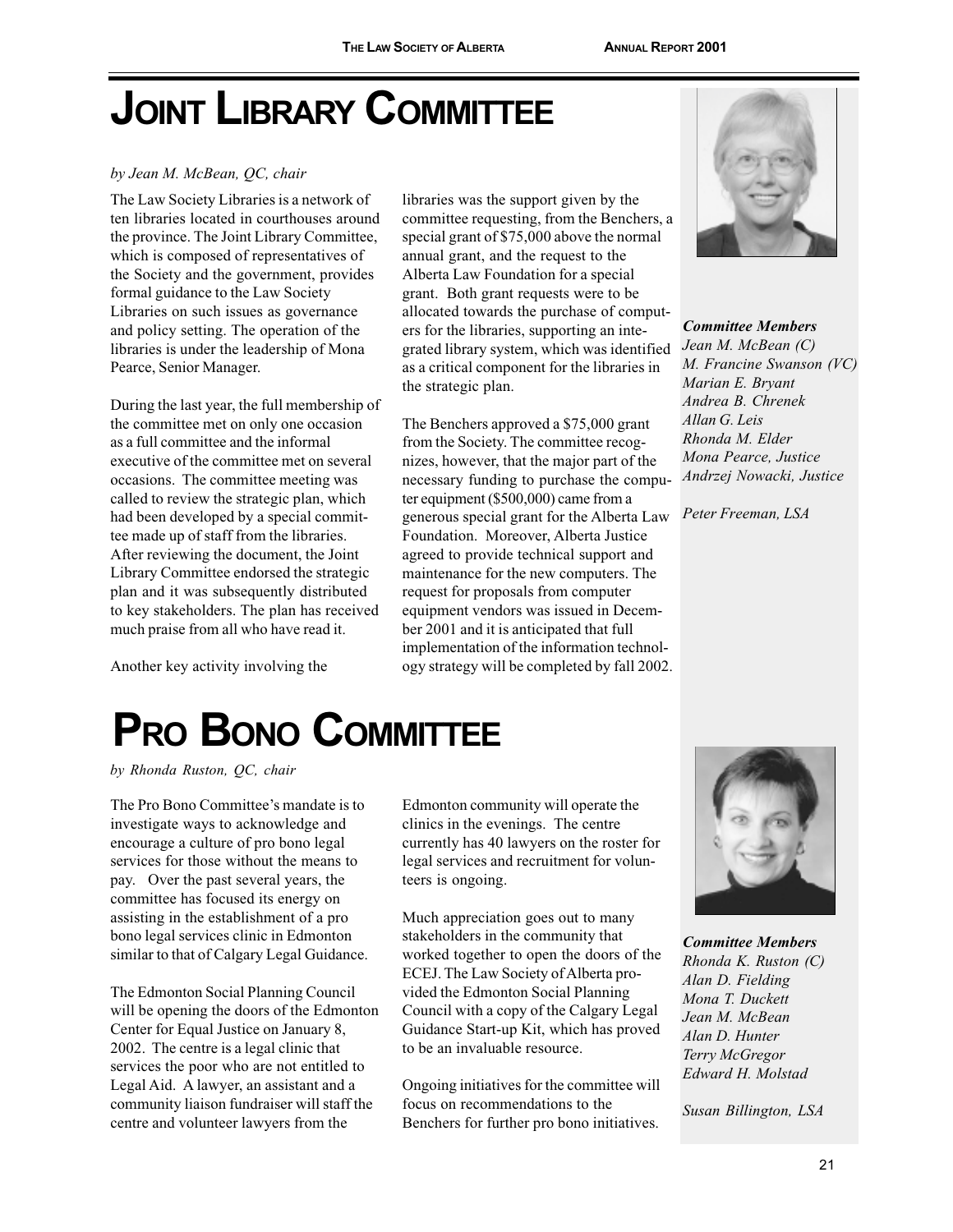

*W. Paul Sharek (C) Douglas A. McGillivray (VC) Charles D. Gardner James S. Peacock Hugh D. Sommerville Morris Taylor Tudor Beattie George E. Bowker Dennis B. Denis Ronald J. Everard H. J. Lyndon Irwin John M. Law Corinna Lee Jennifer L. Madsen Lois MacLean Daniel J. McDonald Blair L. Maxston Steve Raby*

*Barry Vogel, LSA Lindsay McDonald, LSA Paul McLaughlin, LSA Irene MacEachern, LSA Jennifer Rothery, LSA*

#### *Code subcommittee*

*Charles D. Gardner (C) Cheryl C. Gottselig Ronald J. Everard Alan D. Fielding Lois Maclean Bart Rosborough*

*Paul McLaughlin, LSA Barry Vogel, LSA Jennifer Rothery, LSA*

# **PROFESSIONAL RESPONSIBILITY COMMITTEE**

#### *by W. Paul Sharek, QC, chair*

In 2001, the Professional Responsibility Committee continued to address members' questions about ethics. These questions include inquiries about the use of credit card programs for clients for legal fees, and prepaid legal service plans. There were also a number of inquiries relating to confidentiality and solicitor-client privilege, conflicts of interest, and multiple representation.

A considerable amount of time was devoted to examining a home closing program, including a presention from the Canadian Bar Association real property section. The committee reviewed this presentation, which resulted in a report prepared by a panel of the committee. The report was presented to the Benchers at convocation in October and debated by the Benchers in November. The report was also posted on the website of the Society. During the process, the sponsors of the home closing program informed the committee, and later the Benchers, of their intention to make alterations to the program to deal with some of the concerns which had been raised. Accordingly, the Benchers issued a notice to the profession referring members to the panel report, indicating that there was not enough information about the changes. Members were encouraged to consult with the Practice Advisor for any questions about their participation.

An issue of confidentiality agreements was discussed over the course of the year. That matter will be considered in the broader context of the suitability of proprietary claims to legal ideas and legal strategies.

As foreshadowed last year, certain provisions of the *Code of Professional Conduct* were examined in detail by a subcommittee of the Professional Responsibility Committee. That examination resulted

in amendments that were approved by the Benchers at the November 2001 Convocation. A brief summary of the changes is as follows:

(a) The rule with respect to fee splitting was amended to permit division of fees with a lawyer not a firm member who has referred a client, as compensation for the referral, but only if the client is aware and approves and the fee to the client is not thereby increased. This change was designed to encourage lawyers to ensure a client gets the most suitably skilled and experienced lawyer for their affairs.

(b) The commentary with respect to the prohibition against lawyers preparing a will containing a direction that the lawyer be retained as solicitor for the estate was deleted. It was brought to the subcommittee's attention that it is not uncommon for clients to instruct their lawyer as part of their estate plan, to administer the estate, on the basis that the lawyer is familiar with the client's affairs.

(c) The rule regarding disclosure of confidential information was amended so that a lawyer is now entitled to disclose confidential information to another lawyer to secure legal or ethical advice about the lawyer's conduct. The reason for the change was that the previous rule might have been seen to prevent some lawyers from seeking advice on difficult ethical situations.

As always, and by definition, ethical problems posed to the committee are difficult, and in many cases, complex. I would like to thank members of the committee for their participation, good sense and wisdom. I also appreciated the assistance of Jennifer Rothery and Practice Advisors, Barry Vogel, QC and Practice Management Advisor Paul McLaughlin.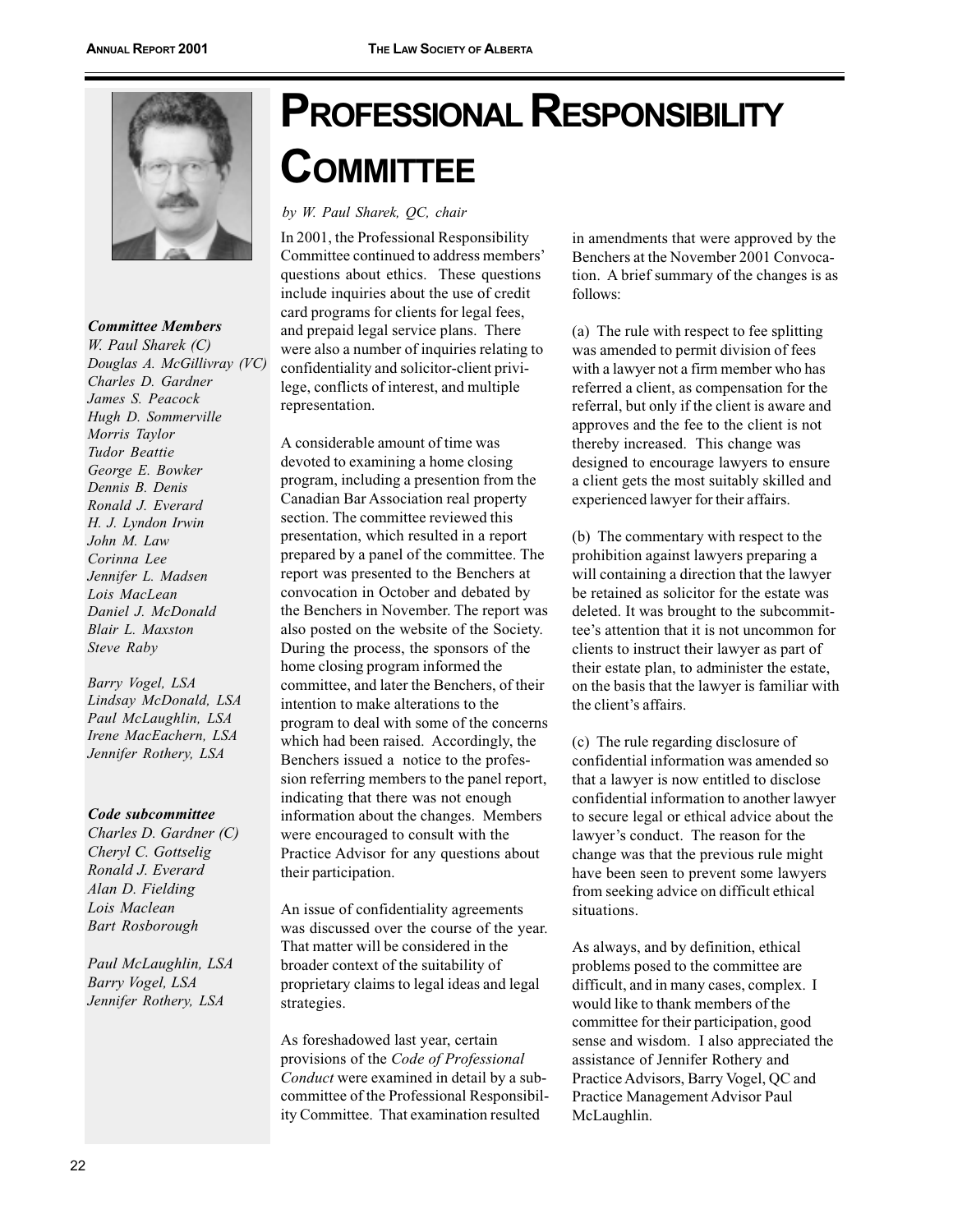### **PRACTICE REVIEW COMMITTEE**

#### *by Rhonda K. Ruston, QC, chair*

The Practice Review Committee's purpose is to identify members encountering difficulties in their law practices and to take proactive steps to assist such members in whatever manner is most appropriate. The committee accepts referrals from any branch of the Society such as conduct, insurance and mediation. Most of the members currently involved in the practice review process are participating on an informal basis.

2001 was a year of streamlining the committee's processes to make the program more effective. The case file load in January 2001, 181 open files, was reduced steadily throughout the year as files were dealt with more efficiently. There are approximatly 75 active case files, and it is anticipated that the caseload will remain at this manageable level. The committee met on three occasions throughout the year while panels of three committee members met on 77 occasions. Nineteen of those meetings were conducted by telephone conference call, the remaining 58 were in-person meetings between the panels and members of the profession.

The committee continues to deal with concerns such as practice management, financial issues, health and stress, and isolation. The Society has several resources available to members, including the Practice Advisor, the Practice Management Advisor, LESA programs, trust accounting advice, and interaction with a Practice Review Panel.

The committee is pleased to announce the upcoming implementation of a Peer Support pilot program, which will be offered as a resource to members involved in the Practice Review process. The program will involve matching members with volunteer mentors, who would be

available to assist with questions regarding practice related issues. It is hoped that these partnerships will help members deal with problems in their practice in a proactive way, as well as provide them with a sense of connectedness with their profession. The pilot program is scheduled to run for a trial period of two years, after which an evaluation of its success will be conducted.

The committee has also been working to improve the process for members applying for reinstatement to active practice. Currently, under Rule 118 of the *Rules of the Law Society of Alberta*, applications for reinstatement made under Rule 115 or Rule 116 may be referred to the Practice Review Committee by the Executive Director. As this committee, along with the Credentials and Education Committee and the Conduct Committee, may directly influence a member's ability to practice, guidelines for dealing with these applications have been developed to ensure fairness and due process in every case.

The Practice Review Committee will continue to work to provide members experiencing difficulties in their practices with an avenue for help and support. It has been the committee's experience that most lawyers welcome the assistance and have come away from the process with positive results.

As Chair of Practice Review for the past year, I would like to thank the Committee members for all their hard work with members. By providing an open and supportive environment, the committee has been able to help many members help themselves.



*Committee Members*

*Rhonda K. Ruston (C) Mona T. Duckett (VC) Charles D. Gardner Anthony L. Friend Alain Hepner Jean M. McBean Douglas A. McGillivray Norman Picard Simon Renouf W. Paul Sharek Yvonne A. Stanford Juliana E. Topolniski Wilfred Willier Frank Bosscha Bruce Churchill-Smith Ronald Dutchak Bryan R. Ede Frederick R. Fenwick Phil G. Lister Gillian D. Marriott Karim Mawani Robert A. Philp Richard W. Wilson Anthony G. Young*

*Don Thompson, LSA Barbara Cooper, LSA Merry Rogers, LSA Vicky Blaine, LSA*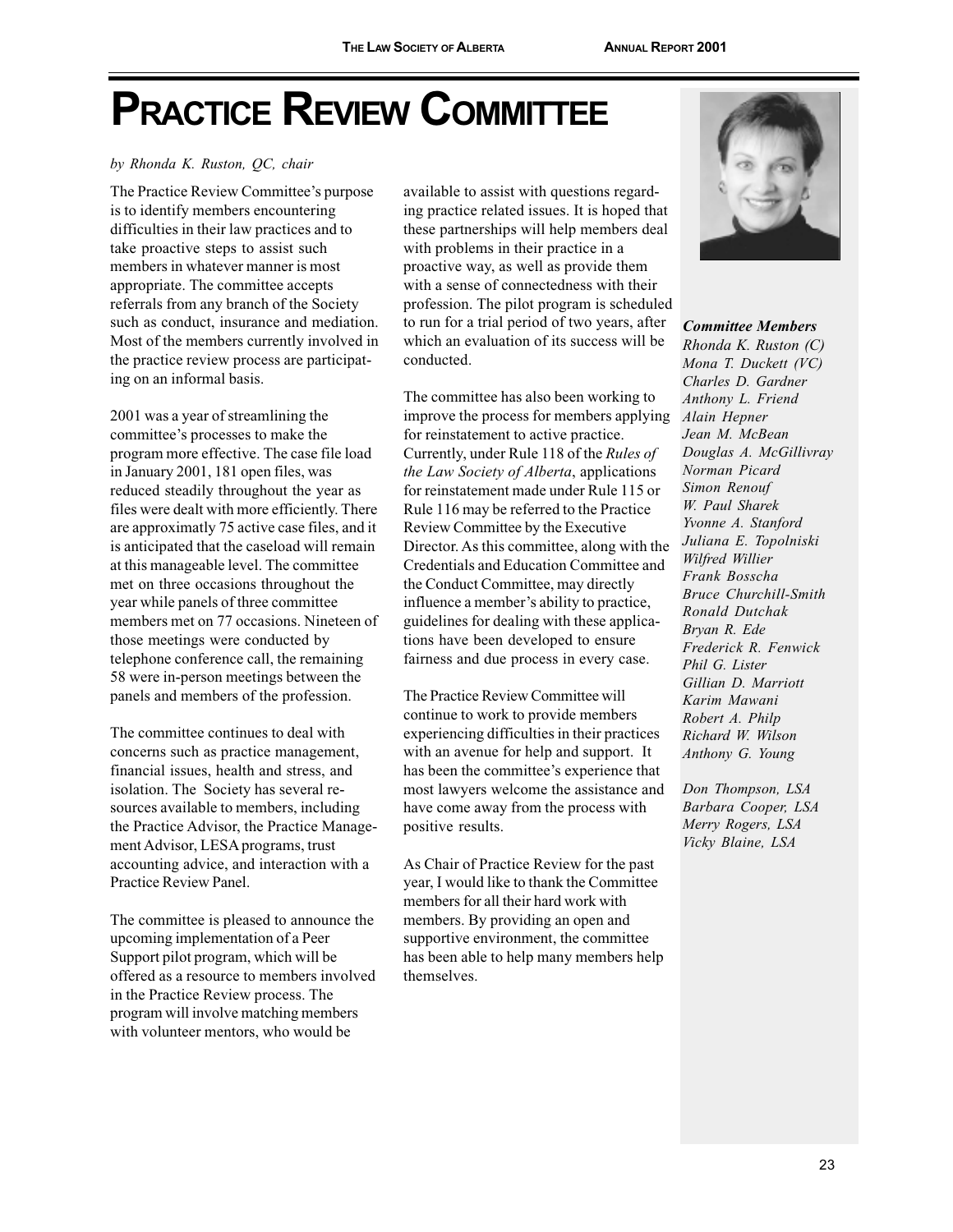

*John D. Bascom (C) Mona T. Duckett (VC) Wilfred Willier Shirish Chotalia Denise J. Kiss Lillian K. McLellan M. E. A. (Beth) Miller C. Calvin Robb*

*James D. McLeod, LSA Lindsay MacDonald, LSA Kellie McKeil, LSA*

### **UNAUTHORIZED PRACTICE OF LAW**

#### *by John D. Bascom, QC, chair*

The Society is responsible for ensuring that people receiving services from lawyers are protected by the high standards of education, ethics and financial protection maintained by the Society. The primary purpose of the Unauthorized Practice of Law Committee is to receive and review complaints regarding individuals or entities appearing to provide legal services without the proper authorization.

It has been a busy year for the 2001 committee. Established in 2000, the vetting panel, consisting of three committee members, was reinstated for 2001. The panel was responsible for deliberating smaller items and determining if they should be brought to the Unauthorized Practice of Law Committee for discussion. This process proved to be extremely time efficient for the committee.

Throughout the year, the committee examined a number of companies who were providing services typically performed by lawyers. Although no formal recommendations were made, the committee is keeping a watchful eye on these types of services, ensuring that the needs of the public are being met.

The committee also reviewed a number of cases dealing with unauthorized practice. Appropriate action was taken in each case.

I would like to thank all the members of the committee for their contributions. This includes the Society staff Jim McLeod, Lindsay MacDonald and Kellie McKeil for all their help and guidance over the year. Finally, the investigative work of Steve Bach and Greg Busch added tremendous value to the integrity of the profession.



### *Committee Members*

*Norman Picard (C) Jean M. McBean (VC) Bryan E. Mahoney Rhonda K. Ruston Wendy Best Doug Moe Alan Maitland*

*Don Thompson, LSA*

# **FAMILY LAW ADVISORY COMMITTEE**

*by Norman Picard, QC, chair*

It has been a quiet year for the Family Law Advisory Committee.

The main areas of activity this past year related to the Family Law Office Staff Counsel Project and the consideration of a unified family court. Through the Family Law Advisory Committee, the Society had representation in both processes.

Family Law Offices opened in Edmonton and Calgary, and information sessions were offered in each city.

The committee prepared a detailed response to the unified family court report, which was provided to the Minister of Justice for consideration.

I would like to thank the members of the committee for their efforts and dedication, as well as the staff of the Society for their vital and abiding support.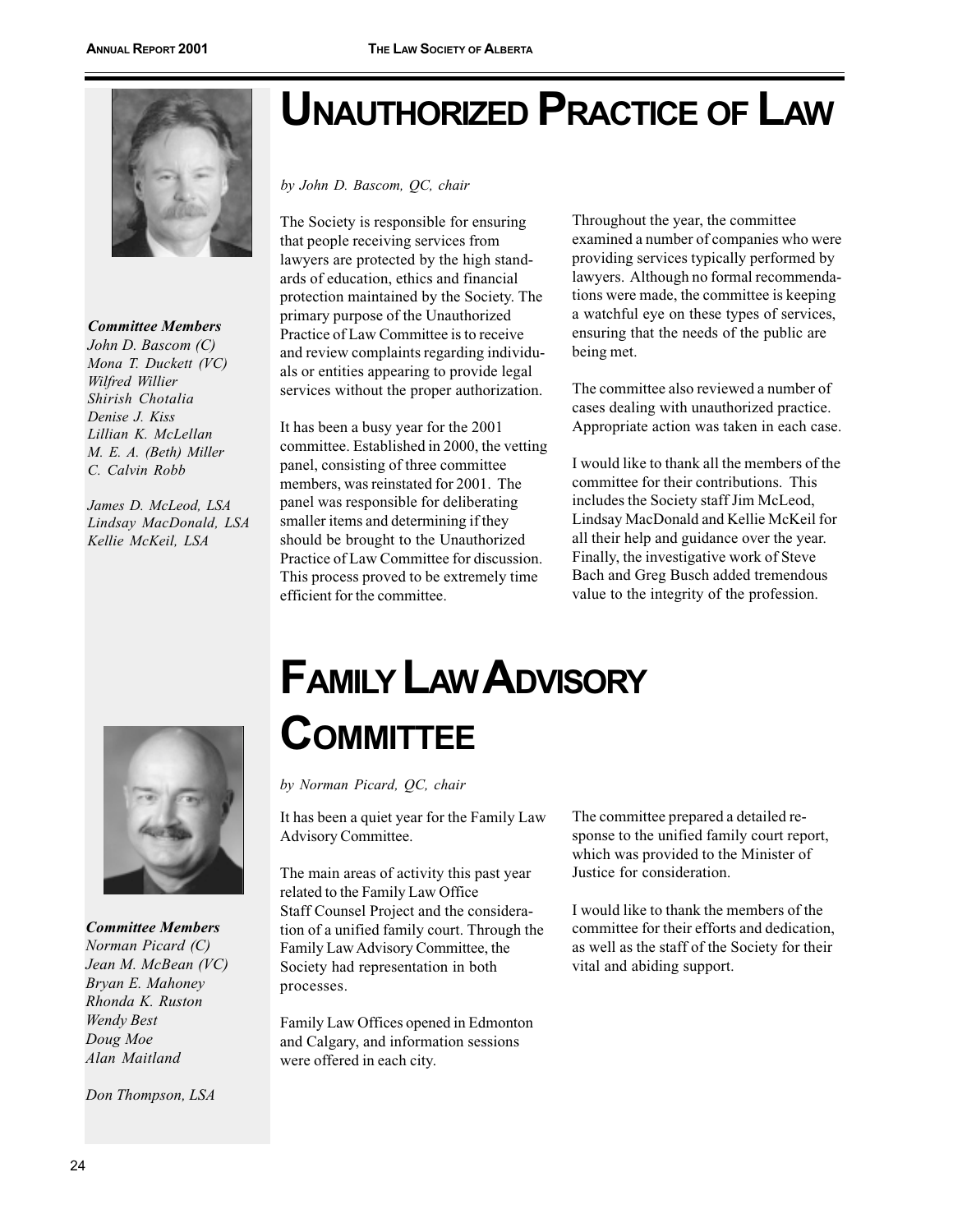A copy of the complete financial report is available by writing to Steven Dyer, CFO, The Law Society of Alberta, #600, 919 - 11th Avenue SW, Calgary, Alberta T2R 1P3, or by e-mail at Steven.Dyer@lawsocietyalberta.com.

### **THE LAW SOCIETY OF ALBERTA CONDENSED FINANCIAL STATEMENTS OCTOBER 31, 2001**

**Auditors' Report**

To the Members of the Law Society of Alberta:

We have audited the financial statements of the Law Society of Alberta as at October 31, 2001 in accordance with Canadian generally accepted auditing standards and expressed an unqualified opinion on these financial statements in our report dated December 12, 2001.

In our opinion, the information expressed in the attached condensed balance sheet and condensed financial statement of revenue, expenses and fund balances is consistent with the above mentioned financial statements from which it was derived.

Pricewaterhouse Coopers LLP

PRICEWATERHOUSECOOPERS LLP CHARTERED ACCOUNTANTS DECEMBER 12, 2001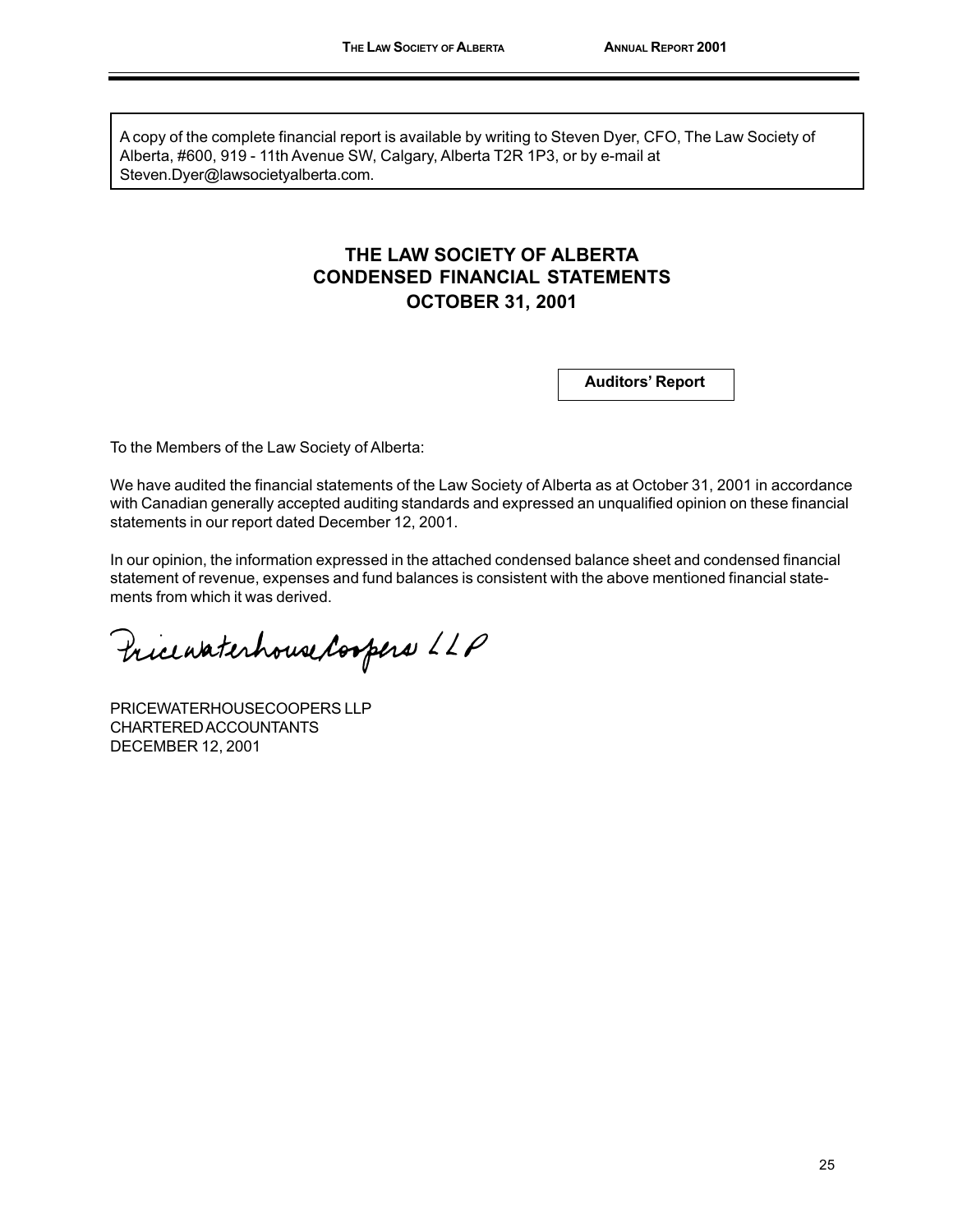#### **THE LAW SOCIETY OF ALBERTA CONDENSED BALANCE SHEET AS AT OCTOBER 31, 2001**

|                                                              | 2001         | 2000         |
|--------------------------------------------------------------|--------------|--------------|
| <b>Assets</b>                                                |              |              |
| <b>Current Assets</b>                                        | \$2,267,120  | \$2,555,907  |
| Investments                                                  | 8,580,703    | 8,660,933    |
| <b>Trust Assets</b>                                          | 391,735      | 333,017      |
| <b>Capital Assets</b>                                        | 505,017      | 389,262      |
| <b>Total Assets</b>                                          | \$11,744,575 | \$11,939,119 |
| Liabilities                                                  |              |              |
| <b>Current Liabilities</b>                                   | \$774,358    | \$685,811    |
| Reserve for Claims and Related Costs                         | 929,000      | 804,000      |
| <b>Deferred Rent</b>                                         | 370,331      | 489,370      |
| <b>Trust Liabilities</b>                                     | 391,735      | 333,017      |
| <b>Total Liabilities</b>                                     | 2,465,424    | 2,312,198    |
| <b>Fund Balances</b>                                         |              |              |
| <b>Invested in Capital Assets</b><br><b>Restricted Funds</b> | 505,017      | 389,262      |
| <b>Contingency Reserve</b>                                   | 5,720,294    | 6,169,061    |
| <b>Scholarship Reserve</b>                                   | 747,122      | 725,847      |
| <b>Unrestricted Funds</b>                                    | 2,306,718    | 2,342,751    |
| <b>Total Fund Balances</b>                                   | 9,279,151    | 9,626,921    |
| <b>Total Liabilites and Fund Balances</b>                    | \$11,744,575 | \$11,939,119 |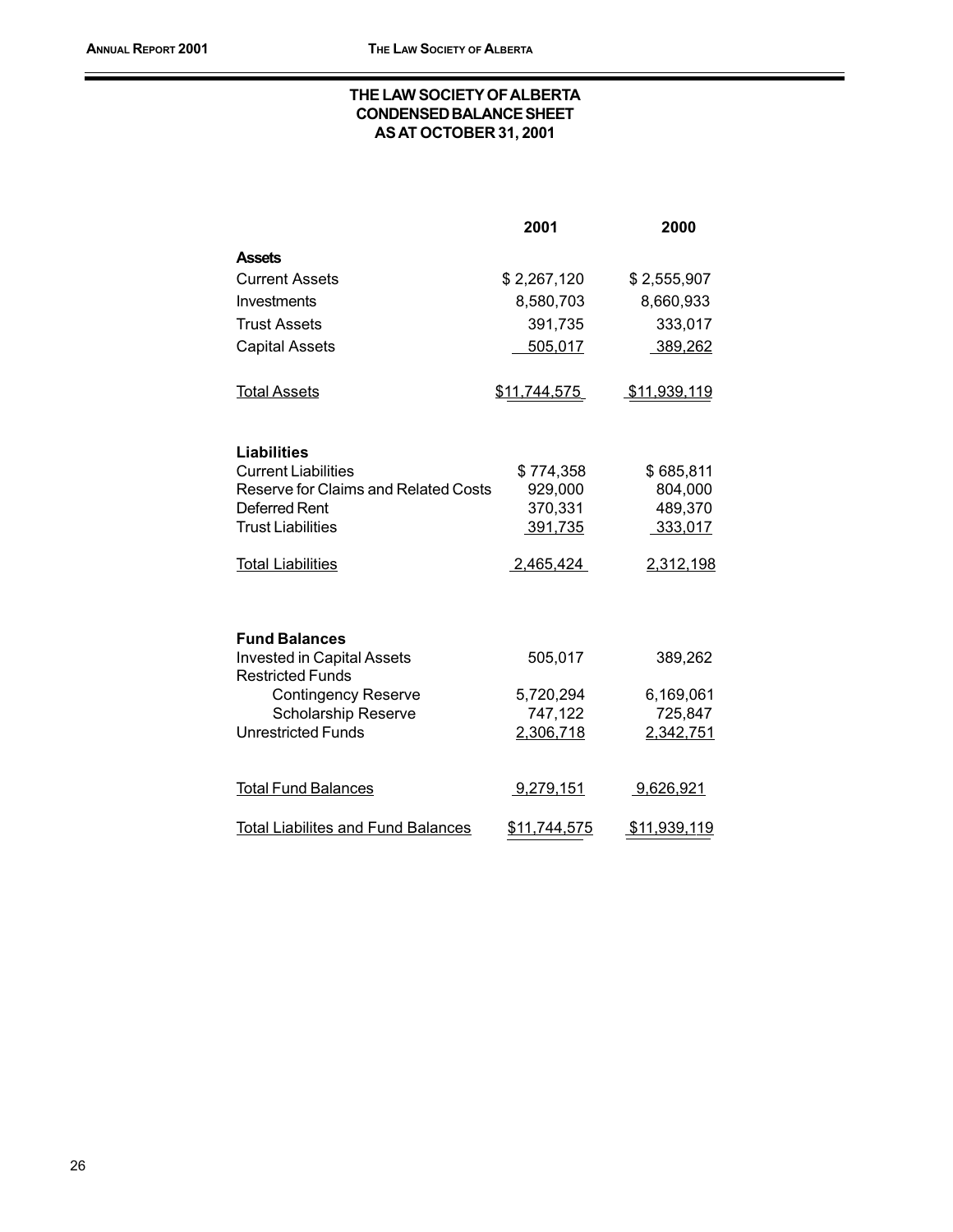the control of the control of the control of the control of the control of the control of

#### **THE LAW SOCIETY OF ALBERTA CONDENSED STATEMENT OF REVENUE, EXPENSES AND FUND BALANCES FOR THE YEAR ENDED OCTOBER 31, 2001**

|                                  | 2001        | 2000        |
|----------------------------------|-------------|-------------|
| <b>Revenue</b>                   |             |             |
| Fees                             | \$6,595,934 | \$6,041,743 |
| Investment Income                | 764,267     | 1,165,508   |
| Assurance Levy                   | 664,624     | 608,010     |
| Other                            | 418,154     | 410,489     |
| <b>Bar Admission</b>             | 407,048     | 399,656     |
| <b>Professional Corporations</b> | 238,032     | 226,606     |
| <b>Total Revenue</b>             | 9,088,059   | 8.852.012   |

|                                               | 2001         | 2000               |
|-----------------------------------------------|--------------|--------------------|
| <b>Expenses</b>                               |              |                    |
| General and Administration                    | 5,214,063    | 4,512,555          |
| Governance and Discipline                     | 1,053,544    | 966,529            |
| Premises                                      | 762,342      | 709,899            |
| <b>Grants and Contributions</b>               | 739,688      | 753,405            |
| Review/Audit of Member Trust Accounts         | 624,210      | 564,653            |
| Bar Admission                                 | 572,400      | 572,633            |
| Other                                         | 330,846      | 255,655            |
| <b>Provision for Claims and Related Costs</b> | 138,736      | 17,305             |
| <b>Total Expenses</b>                         | 9,435,829    | 8,352,634          |
| Excess (Deficiency) of Revenue                |              |                    |
| Over Expenses for the Year                    | (347, 770)   | 499,378            |
| Fund Balances - Beginning of Year             | 9,626,921    | 9,127,543          |
| Fund Balances - End of Year                   | \$ 9,279,151 | <u>\$9,626,921</u> |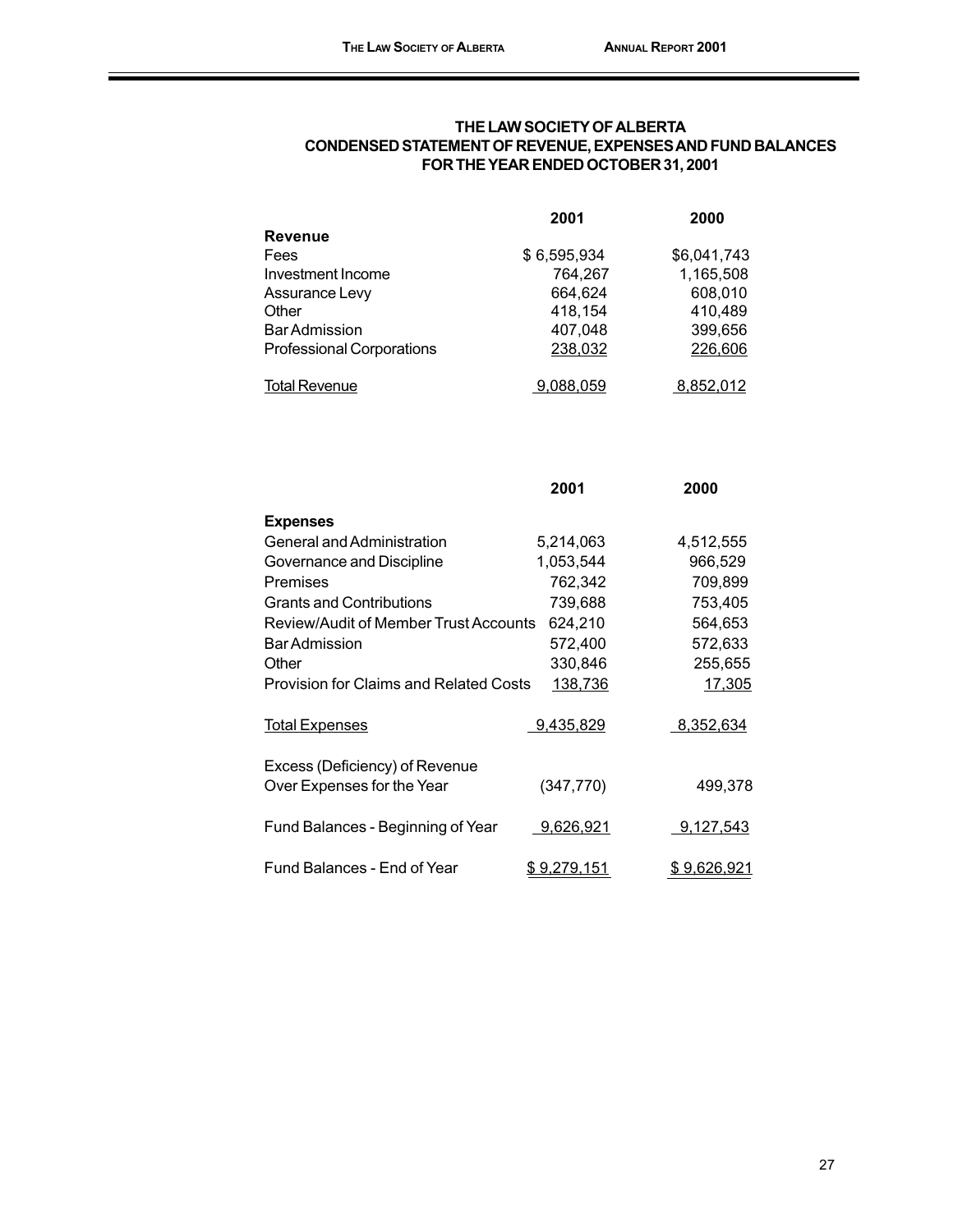A copy of the complete financial report is available by writing to Steven Dyer, CFO, The Law Society of Alberta, #600, 919 - 11th Avenue SW, Calgary, Alberta T2R 1P3, or by e-mail at Steven.Dyer@lawsocietyalberta.com.

### **ALBERTA LAWYERS INSURANCE ASSOCIATION CONDENSED FINANCIAL STATEMENTS OCTOBER 31, 2001**

**Auditors' Report**

To the Directors of the Alberta Lawyers Insurance Association:

We have audited the financial statements of the Alberta Lawyers Insurance Association as at October 31, 2001 in accordance with Canadian generally accepted auditing standards and expressed an unqualified opinion on these financial statements in our report dated December 12, 2001.

In our opinion, the information expressed in the attached condensed balance sheet and condensed statement of revenue, expenses and net assets is consistent with the above mentioned financial statements from which it was derived.

Pricewaterhouse Coopers LLP

PRICEWATERHOUSECOOPERS LLP CHARTERED ACCOUNTANTS DECEMBER 12, 2001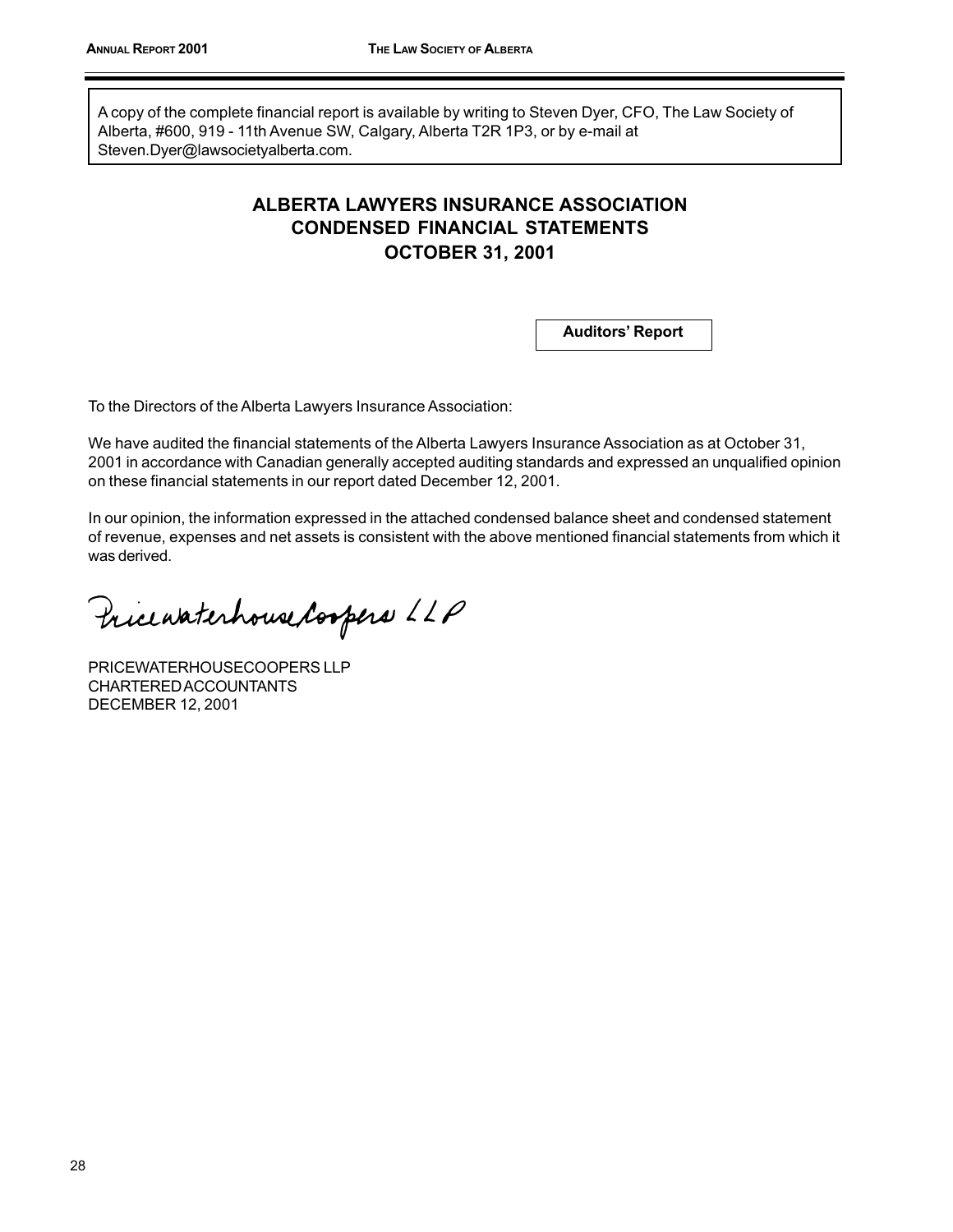#### **ALBERTA LAWYERS INSURANCE ASSOCIATION CONDENSED BALANCE SHEET AS AT OCTOBER 31, 2001**

|                                   | 2001         | 2000         |
|-----------------------------------|--------------|--------------|
| <b>ASSETS</b>                     |              |              |
| Current                           | \$5.859.287  | \$4.547.246  |
| Investments                       | 45,627,987   | 44,951,656   |
| <b>Capital Assets</b>             | 11.808       | 21.807       |
| <b>Total Assets</b>               | \$51,499,082 | \$49,520,709 |
| <b>Liabilities and Net Assets</b> |              |              |
| Current                           | \$5,693,946  | \$5,535,227  |
| Reserve for Claims/related Costs  | 32.990.000   | 30,579,000   |
| Net assets - Unrestricted         | 12.815.136   | 13,406,482   |
| Total Liabilities and Net Assets  | \$51.499.082 | \$49,520,709 |

#### **ALBERTA LAWYERS INSURANCE ASSOCIATION CONDENSED STATEMENT OF REVENUE, EXPENSES AND NET ASSETS FOR THE YEAR ENDED OCTOBER 31, 2001**

|                                                           | 2001                      | 2000                      |
|-----------------------------------------------------------|---------------------------|---------------------------|
| <b>Revenue</b><br><b>Annual Levy</b><br>Investment Income | \$12,337,608<br>3,920,430 | \$10,437,431<br>5,088,503 |
| <b>Total Revenue</b>                                      | 16,258,038                | 15, 525, 934              |
| <b>Expenses</b>                                           | 16.849.384                | 17,472,116                |
| Deficiency of Revenue<br>over Expenses for the Year       | (591, 346)                | (1,946,182)               |
| Net Assets - Beginning of Year                            | 13,406,482                | 15,352,664                |
| Net Assets - End of Year                                  | \$12,815,136              | \$13,406,482              |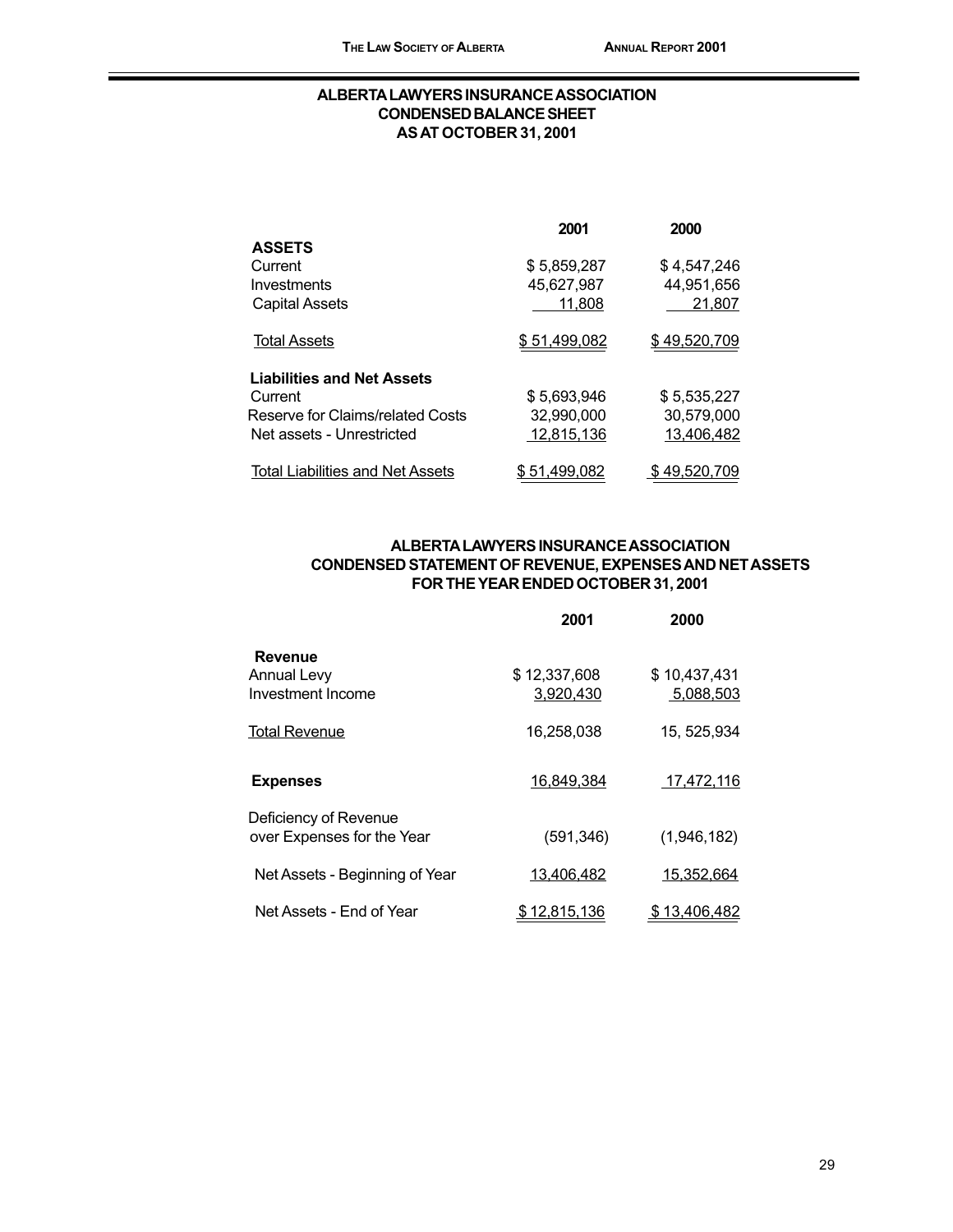# **2001 AD HOC COMMITTEES**

#### **Aborginal Scholarship**

J. McBean (C) P. Lister W. Willier J. Daniels P. Freeman

#### **Alberta Registries Liaison**

S. Raby (C) J. Dunphy L. Irwin S. Mirth R. Nielsen C. Rapp D. Stratton P. Freeman, LSA

#### **Alberta Conveyancing Advisory Committee**

J. Dunphy (C) C. Gottselig S. Mirth L. Irwin P. Bishop C. Warren R. Thiessen S. Shavers H. Bonnycastle L. Eccelston S. Raby D. Homer G. Kaskiw P. Smith L. Wright T. McCaffery D. Thompson, LSA P. Freeman, LSA S. Billington, LSA

#### **Ancillary Business & Multidisciplinary Practice**

K. Nielsen (C) G. Flynn N. Picard J. Topolniski E. Johnson C. Peterson B. Snowdon W. H. Smith L. Sugimoto

#### J. P. Warner P. Bourque P. Freeman (LSA) S.Billington (LSA)

### **Civility Initiative Steering Committee**

P. Sharek (C) J. Bascom M. Duckett B. Vogel P. McLaughlin Madam Justice C. L. Kenny R. Laing Prof. J. C. Levy E. McAvity G. Price H. Robertson B. Stothert-Kennedy

#### **Claims Committee**

D. Boyer J. Brumlik E. Macklin D. McGillivray A. McKay S. Miller K. Nielsen G. Randall G. Scott P. Smith D. Stokes S. Brickett, LSA

#### **Disclosure**

**Subcommittee** K. Nielsen (C) A. Macleod M. Duckett A. Friend L. MacDonald, LSA D. Guenter, LSA T. Caisse, LSA S. Brickett, LSA J. Mcleod, LSA

### **Election Rules Review**

T. Friend (C) J. Peacock A. Fielding D. Thompson, LSA

#### **External Review Committee** Various judges on a case by case basis

### **Joint Subcommittee on Confidentiality**

### **Agreements**

M. Kay (C) D. Dennis F. Swanson R. Everard B. Vogel, LSA P. McLaughlin, LSA

#### **Joint Subcommittee Examining Reduced Insurance Fees for P/T Practitioners**

Y. Stanford (C) J. McBean R. Ruston D. McGillivray L. Johnson

### **Policy & Procedures**

#### **Subcommittee of Practice Review** R. K. Ruston (C) M. Duckett K. Nielsen B. Philp

D. Thompson, LSA B. Cooper, LSA M. Rogers, LSA

### **Practice Review**

**Committee** A. Macleod (C) J. Bascom (VC) R. Ruston E. Bunnell Y. Stanford W. Willier R. Maxwell P. Freeman, LSA D. Thompson, LSA B. Cooper, LSA M. Rogers, LSA

### **Regulation of Law Firms Task Force**

A. Macleod (C) E. Macklin K. Nielsen P. Sharek Y. Stanford C. Gottselig J. Thrasher P. Freeman, LSA D. Thompson, LSA D. Guenter, LSA **Subcommittee to**

**Review Pre Law Education Requirements** F. Swanson M. Wylie A. Brown

#### **Subcommittee to Review Issue of Whether Students Can Review Bar Admission Exams** J. Topolniski

- J. McBean
- J. Copp

### **Court-Annexed**

- **Mediation**
- J. Topolniski
- J. McBean
- J. Peacock

#### **Court Technology Committee**

V. Stevenson L. Anderson

N. Picard

#### **Benevolent Fund Committee**

N. Picard (C) J. Bascom J. McBean M. Taylor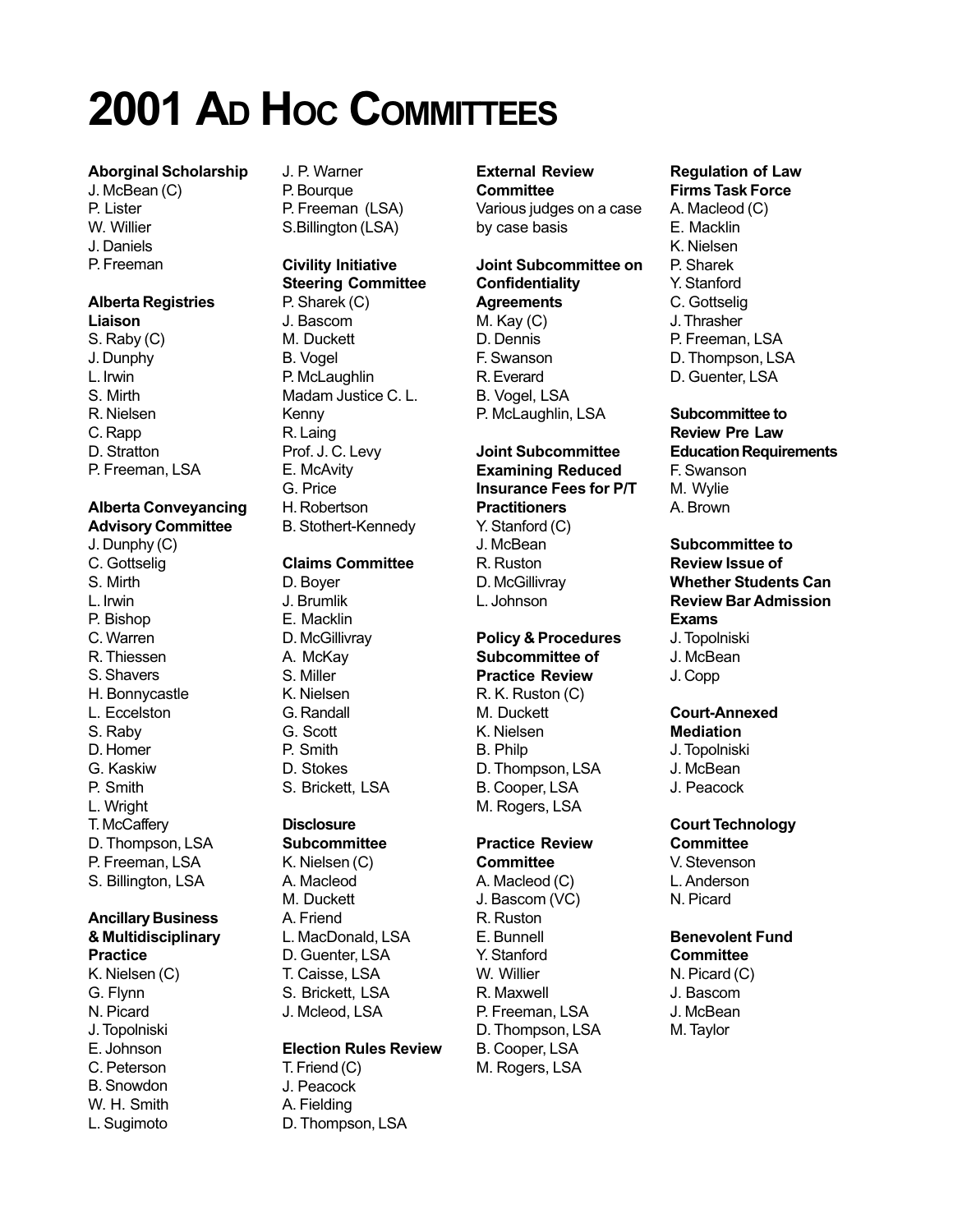# **2001 SPECIAL COMMITTEES & REPRESENTATIVES TO OTHER BODIES**

*\*Nominees requested by outside source*

**Advisory Committee on Judicial Appointments For Alberta**\* K. G. Nielsen **Alberta Business Corporations Act\*** A. J. Hladyshevsky **Alberta Law Foundation\*** A. L. Friend J. D. Steele **Alberta Law Reform Institute\*** A. D. Macleod **Canadian Bar Association, Alberta - Access to Justice** E. L. Bunnell **Canadian Bar Association -Alberta** E. F. Macklin K. Nielsen D. Thompson, LSA **Canadian Institute of Resource Law\*** M. F. Swanson **Canadian Research Institute for Law & Family\*** W. Best **Canadian Lawyers Insurance Association** P. A. L. Smith A. L. Friend K. G. Nielsen **Corporate Counsel - Pro Bono Initiative** M. F. Swanson **Editorial Board/CBA Newsletter** A. MacKenzie, LSA **Federation of Law Societies of Canada** E. F. Macklin K. Nielsen P. J. Royal **Federation Legal Aid Committee** L. G. Anderson **Federation National Multidisciplinary Partnerships Committee** K. Nielsen **Federation National Committee on Accreditation** D. Thompson, LSA **General Anti-Avoidance Rule (GAAR)\*** Vacant **Joint Committee with College of Physicians and Surgeons** A. L. Friend (C) B. E. Devlin V. A. Engel B. J. Larbalestier K. Nielsen

D. Thompson, LSA

**Judicial Liaison Committee** K. G. Nielsen **Law Faculty Council** J. Peacock L. G. Anderson **Legal Aid Society of Alberta** L. G. Anderson **Legal Aid Nominating Committee** M. T. Duckett A. Hepner **Legal Aid Family Law Pilot Project Advisory Committee** N. Picard D. A. Miller **Legal Education Society of Alberta** B. Mahoney D. Thompson, LSA **Legislative Review Committee (CBA)\*** E. (Sonny) Mirth **Notaries Public Review Committee\*** I. B. Kay **Pronet** D. Thompson, LSA **Provincial Judicial Council** E. F. Macklin K. G. Nielsen **Rules of Court Committee** J. Topolniski **Tax Consultative Group\*** D. Cherniawsky **Uniform Law Conference of Canada\*** N. C. Wittmann **Viscount Bennett Scholarship Committee** E. F. Macklin K. G. Nielsen M. Wylie L. Klar

D. Thompson, LSA